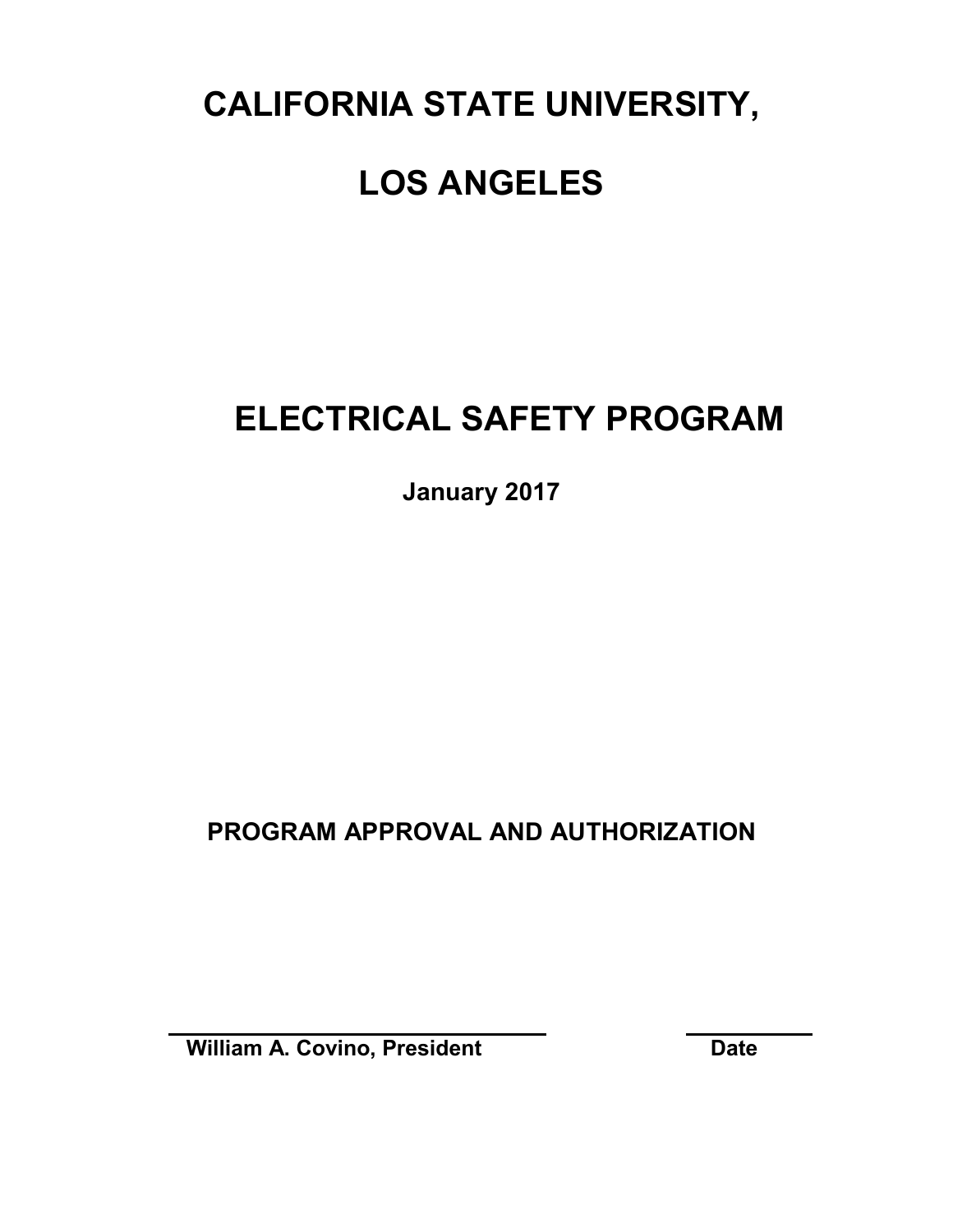| <b>TITLE</b><br><u> 1989 - Johann Stoff, deutscher Stoffen und der Stoffen und der Stoffen und der Stoffen und der Stoffen und der</u>                                                                                                                                                                                                                                                                                                                                                                                                                                                                                  | <b>SECTION</b> |
|-------------------------------------------------------------------------------------------------------------------------------------------------------------------------------------------------------------------------------------------------------------------------------------------------------------------------------------------------------------------------------------------------------------------------------------------------------------------------------------------------------------------------------------------------------------------------------------------------------------------------|----------------|
|                                                                                                                                                                                                                                                                                                                                                                                                                                                                                                                                                                                                                         | 1.0            |
|                                                                                                                                                                                                                                                                                                                                                                                                                                                                                                                                                                                                                         | 2.0            |
|                                                                                                                                                                                                                                                                                                                                                                                                                                                                                                                                                                                                                         | 3.0            |
|                                                                                                                                                                                                                                                                                                                                                                                                                                                                                                                                                                                                                         | 4.0            |
|                                                                                                                                                                                                                                                                                                                                                                                                                                                                                                                                                                                                                         | 5.0            |
|                                                                                                                                                                                                                                                                                                                                                                                                                                                                                                                                                                                                                         | 6.0            |
|                                                                                                                                                                                                                                                                                                                                                                                                                                                                                                                                                                                                                         | 7.0            |
|                                                                                                                                                                                                                                                                                                                                                                                                                                                                                                                                                                                                                         | 8.0            |
| TABLE 1: Approach Boundaries to Live Parts for Shock Protection<br>Incident Energy and Arc Flash Boundary by Circuit Breaker Type<br>TABLE 2:<br>TABLE 3a: Arc Flash Hazard Identification for AC & DC Systems<br>TABLE 3b: Arc Flash Categories for PPE in AC & DC Systems<br><b>Personal Protective Equipment</b><br>TABLE 4:<br>TABLE 5:<br>Electrical Shop Tasks with Potential Electrical Hazards List<br>Plumbing Shop Tasks with Potential Electrical Hazards List<br>TABLE 6:<br>HVAC Shop Tasks with Potential Electrical Hazards List<br>TABLE 7:<br><b>Typical Arc Flash AC Electrical Tasks</b><br>TABLE 8: |                |
|                                                                                                                                                                                                                                                                                                                                                                                                                                                                                                                                                                                                                         | 9.0            |
| APPENDIX A: High Voltage Switching Procedures & Acknowledgement Receipt                                                                                                                                                                                                                                                                                                                                                                                                                                                                                                                                                 |                |
| APPENDIX B: Simplified, Two-Category Flame Resistant Clothing System                                                                                                                                                                                                                                                                                                                                                                                                                                                                                                                                                    |                |
| <b>APPENDIX C: Energized Electrical Work Permit Form</b>                                                                                                                                                                                                                                                                                                                                                                                                                                                                                                                                                                |                |
| APPENDIX D: Tailgate Safety Meeting Documentation Checklist                                                                                                                                                                                                                                                                                                                                                                                                                                                                                                                                                             |                |
| <b>APPENDIX E: Incident Energy Calculations</b>                                                                                                                                                                                                                                                                                                                                                                                                                                                                                                                                                                         |                |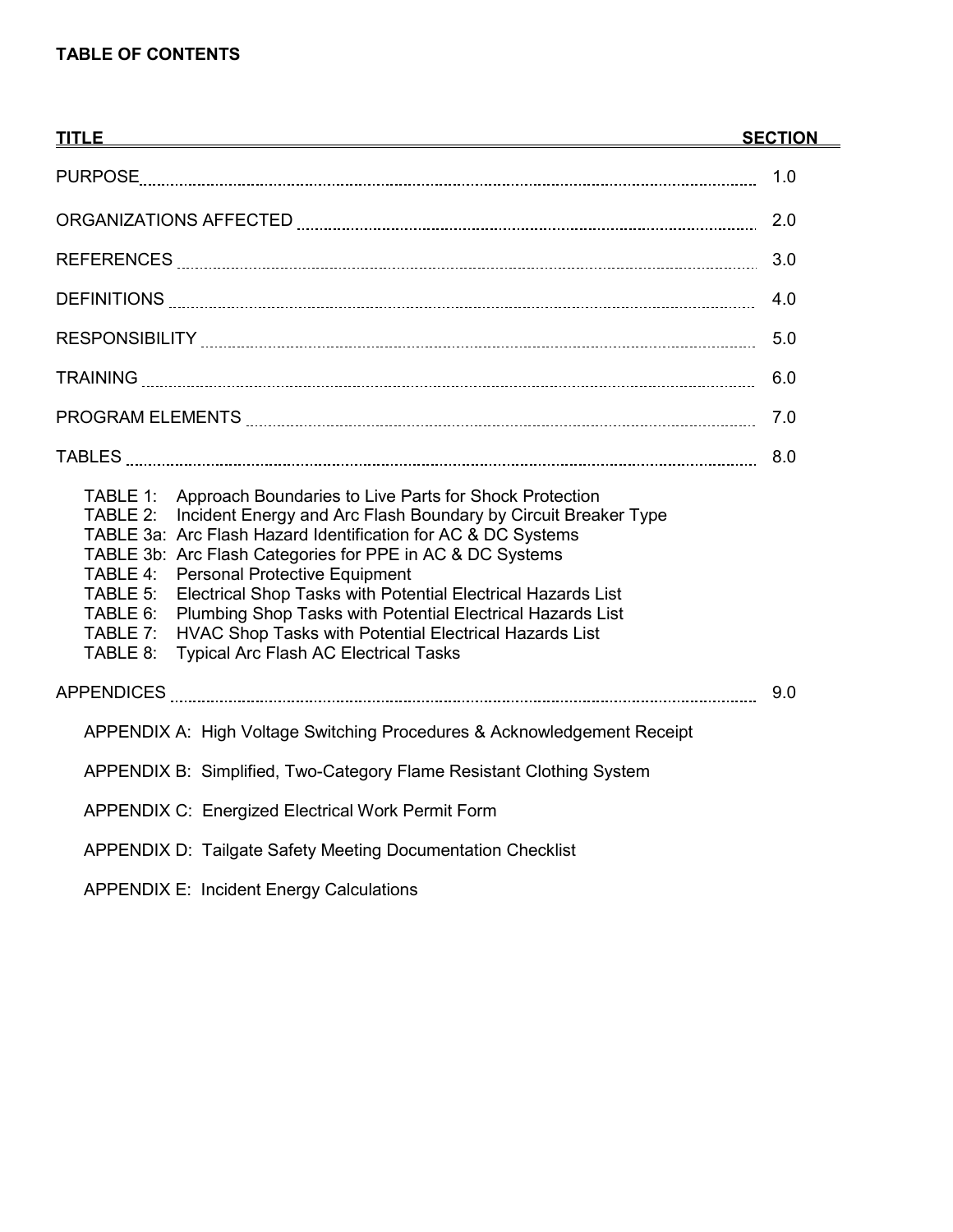#### 1.0. PURPOSE:

1.1. California State University, Los Angeles (Cal State LA) has adopted a policy to protect employees and the campus community from electrical hazards. It focuses on staff performing electrical work or who may encounter electrical hazards during their work routine. Risk Management & Environmental Health and Safety (RM/EHS) will proactively coordinate training, investigative and corrective measures with specific departments. This program addresses safe work practices, training, and protective equipment. It does not, however, cover all requirements especially related to installation methods and procedures specifically learned through an electrician apprenticeship program.

This program applies to all Qualified and Non-Qualified Personnel working on or near energized electrical equipment or systems (50 volts or more), their supervisors and managers, Planning and Construction, RM/EHS, and Facilities Services due to their involvement in electrical safety. This program is not intended to address all of the regulatory requirements or applicable guidelines, which can be found in CCR, Title 8, Electrical Safety Orders.

#### 2.0. ORGANIZATIONS AFFECTED:

- 2.1. The following departments are affected by these procedures:
	- 2.1.1. Facilities Services.
		- 1. Building Service Engineers
		- 2. Plumbers
		- 3. Mechanics
		- 4. Auto Shop
		- 5. Refrigeration
		- 6. Electrical Shop
	- 2.1.2. Facilities Planning and Construction.
	- 2.1.3. Independent Contractors
	- 2.1.4. Engineering & Technology Maintenance
	- 2.1.5. Theater Maintenance Personnel
	- 2.1.6. Housing Maintenance

#### 3.0. REFERENCES:

- 3.1. California Code of Regulations (CCR), Title 8, §2299 2974
- 3.2. Code of Federal Regulations (CRC), Title 29, §1910 and §1926
- 3.3. National Fire Protection Association (NFPA), 70E Standard for Electrical Safety in the Workplace, 2015 Edition
- 4.0. DEFINITIONS:
	- 4.1. **Arc Flash Hazard** a dangerous condition associated with the possible release of energy caused by an electric arc.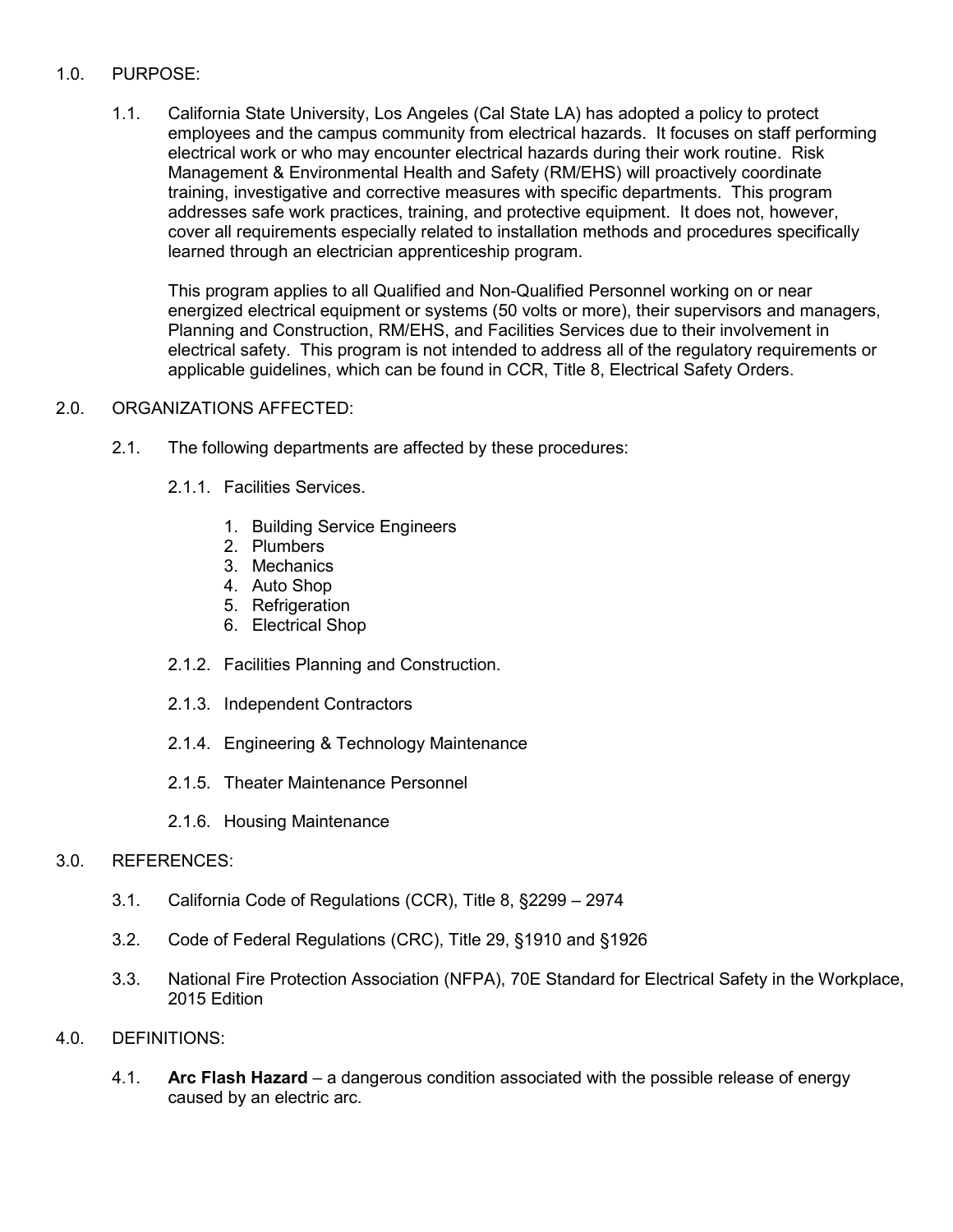- 4.2. **Arc Flash Hazard Analysis** a study investigating a worker's potential exposure to arc flash energy, conducted for the purpose of injury prevention and the determination of safe work practices, arc flash protection boundary, and the appropriate levels of PPE.
- 4.3. **Arc Flash Suit** a complete FR clothing and equipment system that covers the entire body, except for the hands and feet. This includes pants and jacket, and beekeeper-type hood fitted with a face-shield.
- 4.4. **Arc Rating** the value attributed to materials describing their protective performance when exposed to an electrical arc discharge (in cal/cm<sup>2</sup>). Arc flash protection ratings are specified by ASTM F1959F/F1959M.
- 4.5. **Barricade** a physical obstruction such as tapes, cones, or A-frame-type wood or metal structures intended to provide a warning and to limit access.

#### 4.6. **Boundaries**

- 4.6.1. **Arc Flash Boundary** The farthest established boundary from the energy source. If an arc flash occurred, this boundary is where an unprotected person would be exposed to no more than a curable second degree burn (based solely on the arc's heat generation).
- 4.6.2. **Limited Approach Boundary** An approach limit at a distance from an exposed live part within which a shock hazard exists.
- 4.6.3. **Restricted Approach Boundary** An approach limit to exposed live parts in which there is an increased likelihood of electric shock due to electrical arc-over combined with inadvertent movement, for personnel working in close proximity energized parts.

(Prohibited Approach Boundary concept obsolete in 2015)

- 4.7. **De-energized** Free from any electrical connection to a source of potential difference and from electrical charge; not having a potential different from that of the earth
- 4.8. **Electrical Equipment or Systems** Equipment or systems operating at 50 volts or more
- 4.9. **Electrical Hazard** A dangerous condition such that contact or equipment failure can result in electric shock, arc flash burn, thermal burn, or blast
- 4.10. **Energized Parts** Electrically connected to or having a source of voltage
- 4.11. **FR Rating** The property of material to resist combustion expressed in cal/cm2 . Note that FR ratings have been superseded as less protective against arc flash. Arc rated materials are used in NFPA 70E – 2015.
- 4.12. **High Voltage Electrical Work** Work on associated electrical conductors and equipment operating at or intended to operate at a sustained voltage of more than 600 volts between conductors.
- 4.13. **Live Parts** Exposed energized electrical conductor or circuit part.
- 4.14. **Personal Protective Equipment (PPE**) Includes, but is not limited to electrically rated or FR head protection, eye and face protection, gloves, sleeves, leather protectors, footwear, work clothing, raingear, hot sticks with fittings, personal safety grounds, barriers, mats, insulated blankets, insulated tools, and face protective products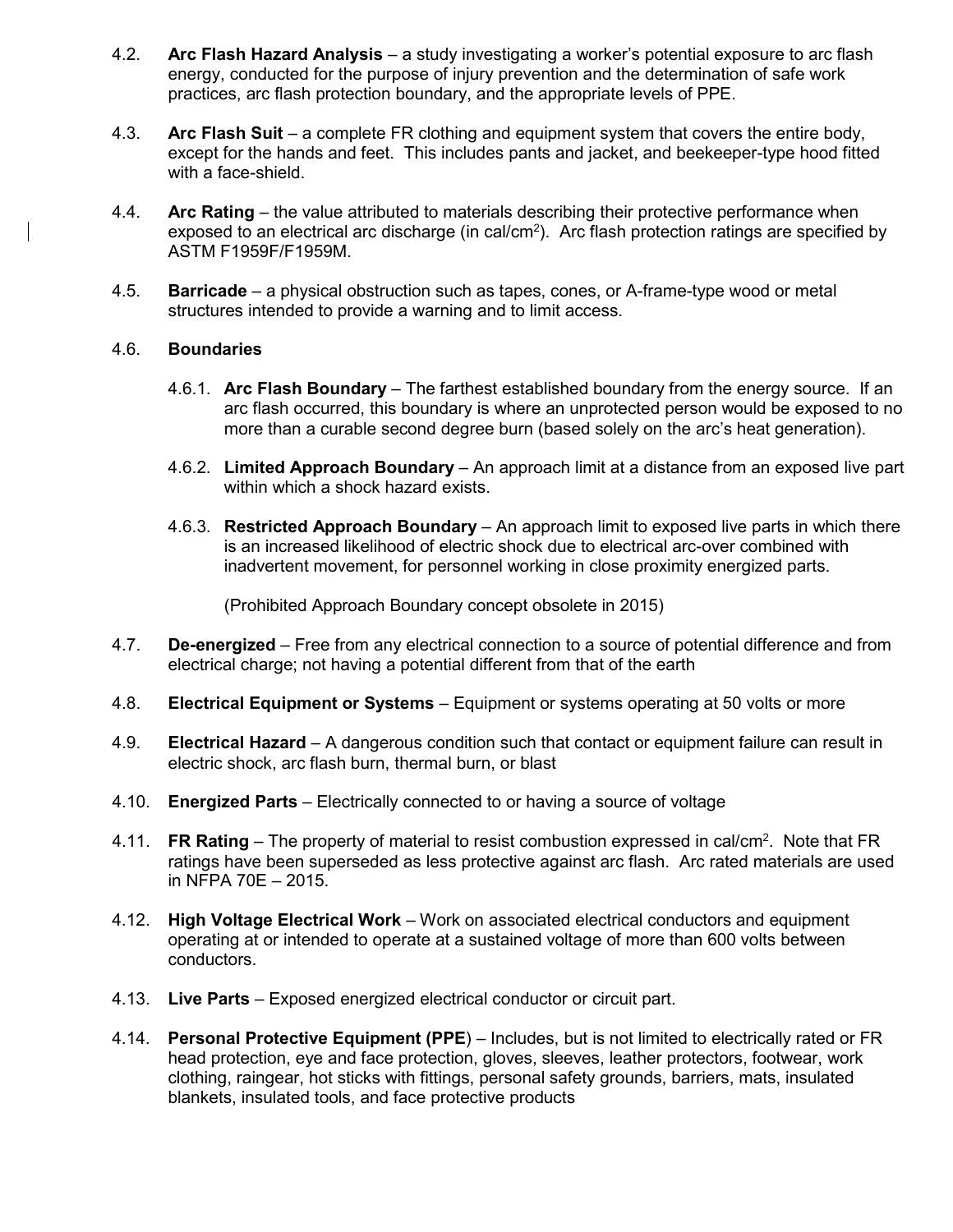#### 4.15. **Qualifications**

- 4.15.1. **Qualified Electrical Worker** A Qualified Person with a minimum of two years of training and experience with high-voltage circuits and equipment under the supervision of another qualified electrical worker and who has demonstrated by performance familiarity with the work to be performed and the hazards involved. Additionally, they must be able to distinguish exposed live parts from other parts of electric equipment, determine their nominal voltage, maintain approach distances, properly use energy isolation procedures and special precautionary techniques, and properly use PPE, insulating and shielding materials, insulated tools, grounding devices, and test equipment.
- 4.15.2. **Qualified Person** One who has demonstrated skills and knowledge related to the construction and operation of the electrical equipment and installations and has received safety training. Qualified Persons shall at a minimum be trained and familiar with the following:
	- 1. Skills and knowledge necessary to distinguish exposed live parts from other parts of electric equipment;
	- 2. Skills and techniques necessary to determine nominal voltage of exposed parts; and,
	- 3. The clearance distances specified in 1910.333(C) and the corresponding voltages to which the qualified person will be exposed.
- 4.15.3. **Non-Qualified Person** A person who may be exposed to electrical hazards or work within limited approach boundaries but who is not authorized as a Qualified Person or Qualified Electrical Worker.

#### 5.0. RESPONSIBILITIES:

- 5.1. RM/EHS shall:
	- 5.1.1. Develop and implement a written electrical safety program with Facilities Services consultation.
	- 5.1.2. Implement a permit program for all work on live parts (other than testing, troubleshooting and voltage measuring by Qualified Personnel) with Facilities Services.
	- 5.1.3. Develop baseline training for Non-Qualified Personnel with Facilities Services.
	- 5.1.4. Ensure that the program elements are incorporated into contractor safety requirements in consultation with Facilities Services and Planning & Construction.
- 5.2. Facilities Services shall:
	- 5.2.1. Identify Qualified Personnel, Qualified Electrical Workers, and Non-Qualified Personnel.
	- 5.2.2. Complete a written electrical safety program with RM/EHS.
	- 5.2.3. Implement a permit program for work on live parts 50 volts or more (other than testing, troubleshooting, and voltage measuring by qualified personnel) with RM/EHS.
	- 5.2.4. Provide baseline training for Qualified Personnel, Qualified Electrical Workers, and Non-Qualified Personnel with RM/EHS.
	- 5.2.5. Identify and provide appropriate personal protective equipment (PPE) for Qualified Personnel and Qualified Electrical Workers, and require its use.
	- 5.2.6. Provide for and monitor the use of PPE and other protective safety devices.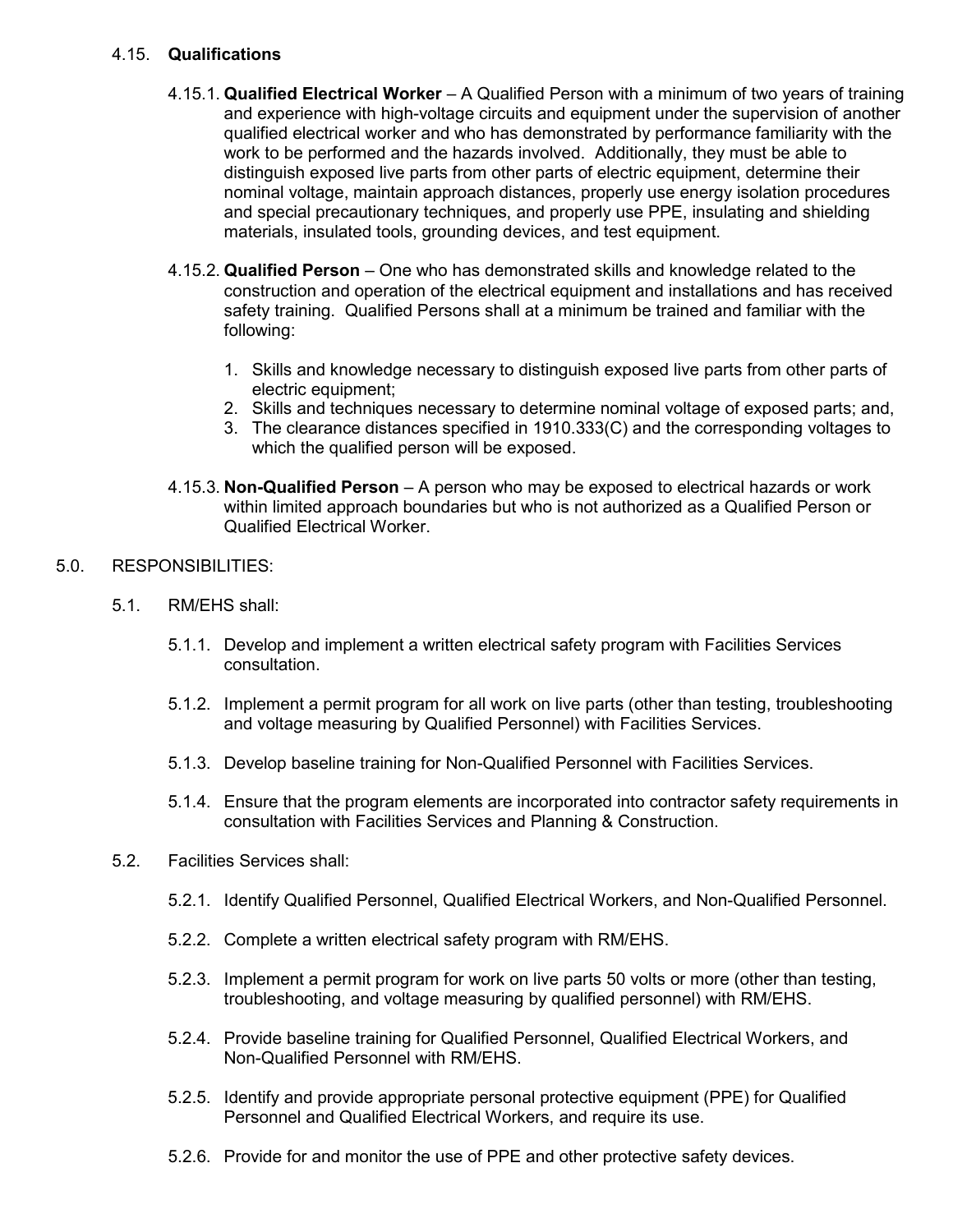- 5.2.7. Complete an arc flash hazard analysis and update as the system requires.
- 5.2.8. Ensure that Program elements are incorporated into the contractor safety requirements, in consultation with RM/EHS.
- 5.2.9. Label all equipment and components on campus.
- 5.2.10. Identify the following flash/approach boundaries:
	- 1. Arc flash boundary;
	- 2. Limited approach boundary; and,
	- 3. Restricted approach boundary.
- 5.2.11. Ensure that consultants provide training on arc flash hazard analysis to all electrical workers.
- 5.2.12. Determine the frequency for reassessing electrical equipment and components.
- 5.2.13. Provide surveillance of the Program elements including training, hazard assessment and labeling on an ongoing basis.
- 5.3. Qualified Personnel and Qualified Electrical Workers shall:
	- 5.3.1. Ensure that Qualified Electrical Workers are the only employees who may perform high voltage work (50 volts or more) that involves potential exposure to shock or arc flash hazard.
	- 5.3.2. Ensure that two Qualified Electrical Workers are present during work with 300 volts or more.
	- 5.3.3. Determine the following shock protection boundaries.
		- 1. Limited Approach
		- 2. Restricted Approach
	- 5.3.4. Determine the arc flash boundary.
	- 5.3.5. Establish a barricade at the limited approach or arc flash boundary, whichever is further from the electrical hazard.
	- 5.3.6. When working on live electrical equipment that is 50 volts or more fill out the Energized Electrical Work Permit (Appendix C).
- 5.4. Non-Qualified Personnel shall:
	- 5.4.1. Avoid barricade marking the arc flash and/or limited approach boundary unless directly supervised by Qualified Personnel or a Qualified Electrical Worker. When inside these boundaries, wear the appropriate arc flash and shock protective clothing/PPE. Non-Qualified personnel crossing the restricted approach boundary is not allowed under any circumstances.
- 5.5. Project Managers (Planning & Construction and Facility Services) shall:
	- 5.5.1. Instruct contract employers of known hazards covered by Cal/OSHA and NFPA 70E related to their work on campus and that their employees might not recognize.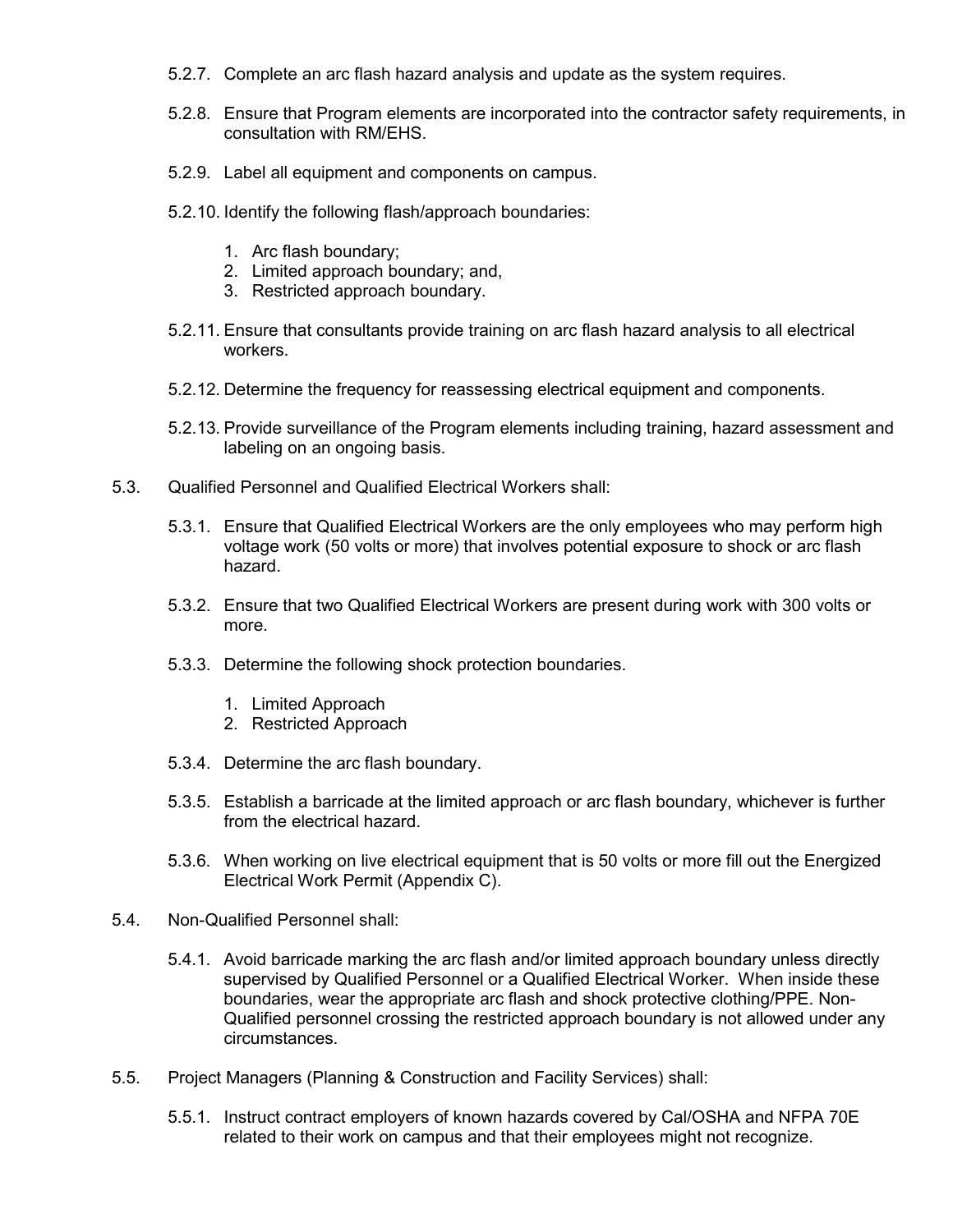- 5.5.2. Provide contract employers with information on Cal State LA electrical installations so they can adequately assess Cal/OSHA and NFPA safety requirements [Complete Appendix A--High Voltage Switching Procedures].
- 5.5.3. Report contract employee safety violations to the contract employer.
- 5.5.4. Ensure contract employers doing electrical work have electrical safety programs addressing high voltage work, lockout/tag-out, and performing live work on/near energized parts.
- 5.5.5. Require a subcontractor pre-qualification. Examine Injury and Illness Prevention Programs, insurance loss runs, and three-year history of Cal OSHA citations.
- 5.5.6. Provide a copy of the High Voltage Switching Procedures & Acknowledgement of Receipt [See Appendix "A"] to the contractor for agreements and retain a signed copy in Facilities Services records.
- 5.5.7. Contractors will return/submit updated changes to any and all drawing(s) at completion of the job.
- 5.5.8. Require at the completion of the job that all impacted panels will be recalibrated and panel markings revised to reflect changes. Notification to Facilities Services of any changes should occur.
- 5.6. Contract Employer shall:
	- 5.6.1. Instruct their employees of hazards reported by Cal State LA.
	- 5.6.2. Enforce safe work practice requirements, as required by regulation and by Cal State LA program guidelines.
	- 5.6.3. Advise the Cal State LA Project Manager of:
		- 5.6.3.1. Unique hazards presented by contract employer's work.
		- 5.6.3.2. Unanticipated hazards found during the contract employer's work.
		- 5.6.3.3. Corrective actions taken to correct safety violations.

#### 6.0. TRAINING:

Training represents one of the most important aspects of any safety program. Electrical safety training should occur as either classroom or on-the-job training. However, the specialized nature of the field requires that an electrician or someone working in the electrical field conduct a large portion of the training. RM/EHS can assist in coordinating the training with the specialist and can cover many nonspecialty training elements, such as: regulatory requirements, injury potential, emergency procedures, Non-Qualified Personnel training, and basic elements of training for Qualified Personnel and Qualified Electrical Workers. Any organizations conducting this training must document all employees' training and maintain those records throughout their employment.

- 6.1. Non-Qualified Personnel Training Elements.
	- Limited approach boundaries; See table (#1).
	- Arc flash approach boundaries
	- Lockout/tagout recognition
	- Types of electrical injuries.
	- Recognition of electrical hazards.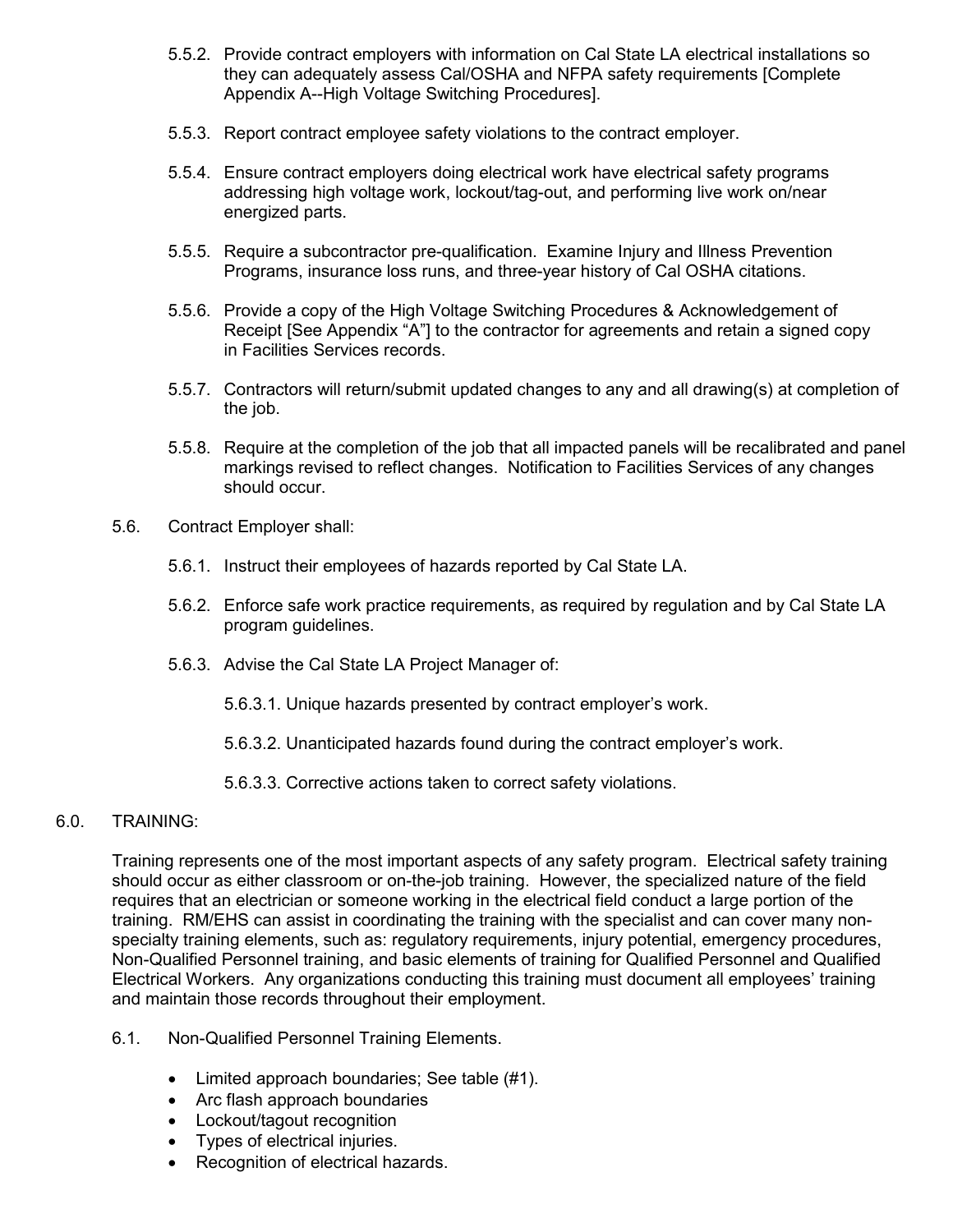- 6.2. Qualified Personnel Training Elements.
	- Completion of all training elements for Non-Qualified Personnel.
	- Specific hazards associated with electrical energy and how they relate to injury potential and injury types.
	- Safety-related work practices.
	- Procedural requirements to determine voltage of exposed live parts and to differentiate them from other parts.
	- Selection of appropriate voltage detectors, demonstration of their use to verify the absence of voltage, and information on their limitations.
	- Barricade requirements.
	- Boundaries requirements: arc flash, limited approach, and restricted approach.
	- Lockout/Tagout procedures.
	- Emergency procedures.
	- Methods to release victims from contact with exposed energized electrical conductors or circuit parts.
	- Recognizing signs and symptoms of electric shock, heart fibrillation, electric burns, and proper first aid protocols for these conditions.
	- CPR training.
	- Task specific hazards, precautions, and arc flash potential. Tasks performed less than once per year require re-training prior to performing the task. Refer to Job Safety Analysis (JSA) for specific task.
	- Use of PPE, insulating and shielding materials, and insulated tools and test equipment based on the hazard.
- 6.3. Qualified Electrical Worker Training Elements.
	- Completion of all training elements for Qualified Personnel.
	- Minimum of two years of training and experience with high-voltage circuits and equipment.
	- Demonstration by performance familiarity with the work to be performed and the hazards involved. Tasks performed less than once per year require re-training prior to performing the task.
- 6.4. Retrain employees on any required element when:
	- They are not complying with safety-related work practices.
	- Changing work conditions require safety-related work practices different than those that are normally used.
	- The employee must use safety-related work practices not normally used during regular job duties.

#### 7.0. PROGRAM ELEMENTS:

- 7.1. Hazard/Risk Evaluation Employees shall identify the hazards through a risk evaluation process before they work within Limited Approach Boundaries or with any electrical hazards. In addition to specific hazards, the evaluation should consider the following:
	- 1. Improper installation
	- 2. Improper maintenance
	- 3. Absence of properly secured doors/covers
	- 4. Evidence of an impending failure
- 7.2. Electrical Safety Auditing Management shall audit all elements of the electrical safety program at a risk-based frequency to ensure that the principles and procedures are being followed. Management shall make the appropriate program revisions based on those observations and/or conclusions.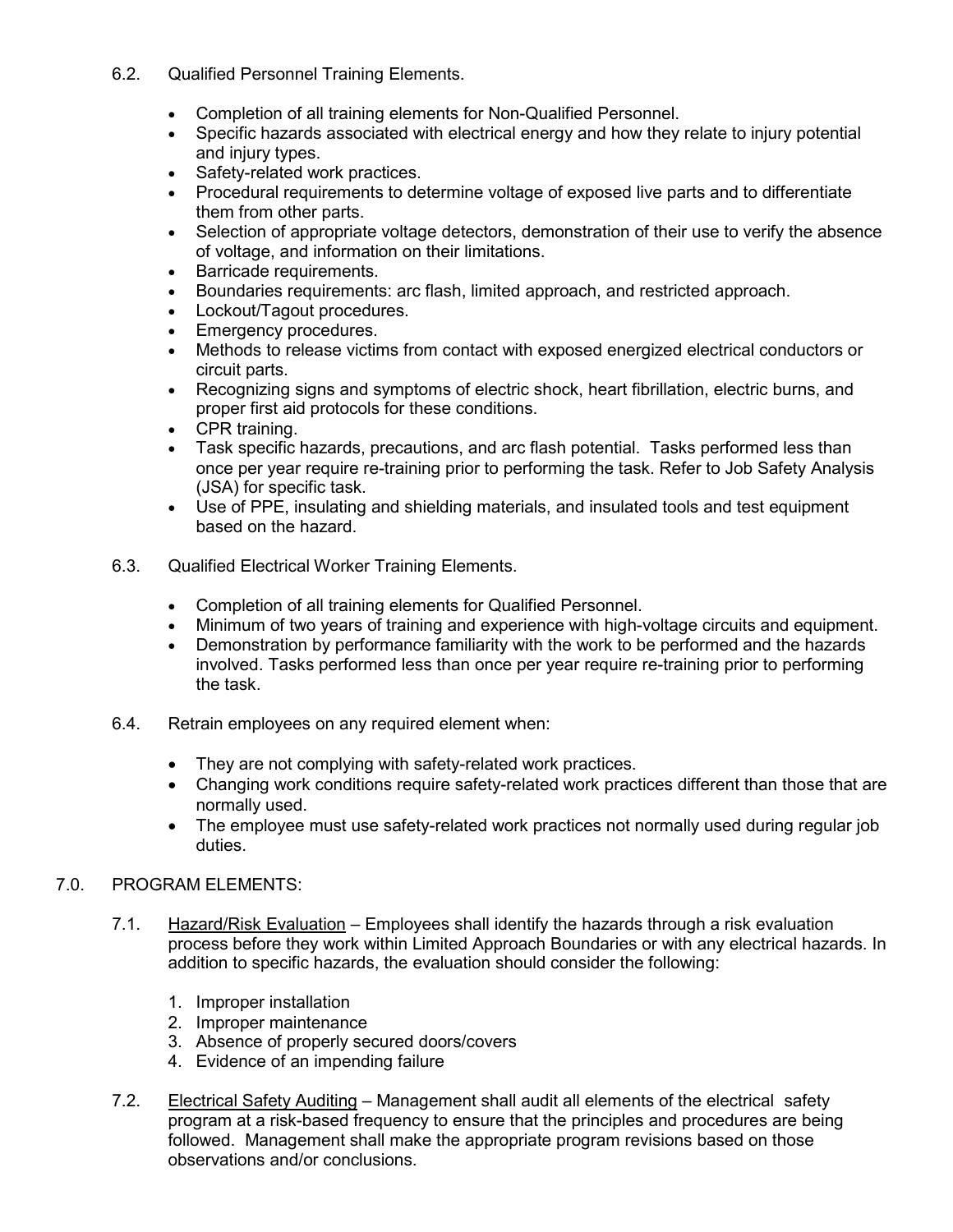#### 7.3. Operation Verification

- 7.3.1. Test Equipment Selection. Ensure test equipment either meet or exceed both the voltage and Category rating. Do not assume that meeting only the voltage rating is a guarantee the equipment will be safe to use in transient conditions.
- 7.3.2. Employees performing work to verify absence of voltage must verify operation of the test instrument immediately before and after the test instrument is used. Verify using the same voltage type (AC or DC) as the test part. This verification applies to tests on electrical conductors or circuit parts operating at 50 volts or more.
- 7.4. Lockout/Tagout (LOTO) Hazardous energy appears in the workplace in the form electrical, mechanical, pneumatic, hydraulic and thermal energy and includes chemical, water, steam and gaseous energy systems. LOTO procedures prevent the unexpected energizing, start up or release of stored energy that could cause injury to employees working on the equipment. The University has established a [LOTO Program](http://ehis/OHS/OCCSafety/LockoutAndTagoutProgram.aspx) to safeguard employees from hazardous energy while they are performing service or maintenance on machines and equipment. The purpose of this program is to identify the practices and procedures necessary to shut down and LOTO machines and equipment. It requires that employees receive training in the LOTO program and requires that periodic inspections be conducted to maintain and enhance the program.

# 7.5. Personal Protective Equipment (PPE)

- 7.5.1. Qualified Personnel's normal work clothing shall include:
	- Arc-rated long-sleeve shirt (minimum arc rating of 4) worn over an untreated cotton T-shirt with Arc-rated pants (minimum arc rating of 8);
	- or, Arc-rated coveralls (minimum arc rating of 4) worn over untreated cotton T-shirt (or an untreated natural fiber long sleeve-shirt) with untreated natural fiber pants.
- 7.5.2. Qualified Personnel and Qualified Electrical Workers shall not wear **non- arc-rated** clothing that will ignite or melt when exposed to an arc flash. Clothing that pass ASTM F1959 and ASTM F1506 has been tested for both flame impingement and arc flash environments. FR rated materials exist that have not been arc rated and should not be used in place of arc-rated materials. Untreated cotton underwear is permissible. A synthetic waistband is also permissible so long as it is fully covered by untreated cotton.
- 7.5.3 If PPE is required, select the PPE category using Table 2ac or Table 2dc. If PPE requirements cannot be determined from Tables 1, 2ac, or 2dc then an incident energy analysis shall form the basis of PPE selection. (Note: *It is not intended that the two methods be compared when choosing the level of protection*.)

#### 7.6. Approach Boundaries to Live Parts (NFPA 70E, 130.2)

- 7.6.1. A properly trained employee shall not approach or take any conductive object closer to exposed live parts (operating at 50 volts or more) than the Restricted Approach Boundary listed in Table 1 (below) unless ANY of the following apply:
	- The properly trained employee is insulated or guarded from live parts using proper PPE, insulated tools and has a signed energized electrical work permit (Appendix C) authorizing the work, or
	- The live part operating at 50 volts or more is insulated from the employee and there is no likelihood of arc flash caused by work disturbances in the area.
- 7.6.2. Approach by unqualified persons: When an unqualified person has need to cross the Limited Approach Boundary, a qualified electrician shall advise the unqualified person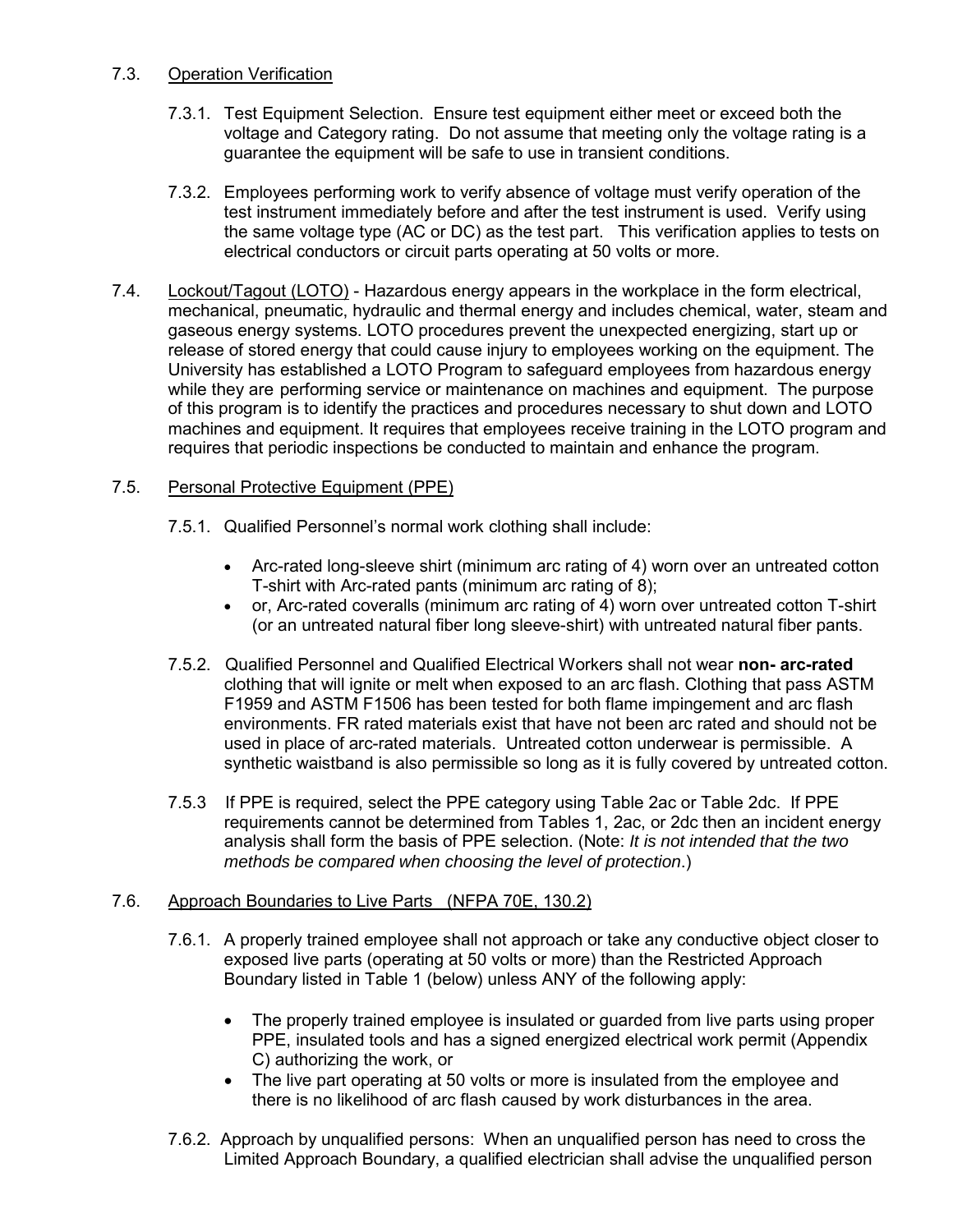of the electrical hazards, provide continuous escort, and under no circumstances allow the unqualified person to cross the Restricted Approach Boundary.

#### 7.7. Arc Flash Boundaries

- 7.7.1. When an arc flash hazard exists, an arc flash boundary must be determined where unprotected personnel might receive a maximum of 1.2 cal/cm<sup>2</sup>. The larger of the two boundaries distances, limited approach and arc flash, is used to barricade and inform all unauthorized and unprotected personnel away from the hazardous work location.
- 7.7.2. The arc flash boundary distance may be determined by any of the following:
	- Table 2 (for the specific circuit breaker type),
	- Table 3b (must include all parts of the equipment description), or
	- Incident energy calculations (distance at 1.2 cal/cm<sup>2</sup>).

Note: It is not intended that incident energy calculations be compared with results from tables to choose the more advantageous result.

- 7.7.3. Determine which PPE will be sufficient to protect the worker within the arc flash boundary using Table 4 or Appendix B.1.
- 7.7.4. Barricades indicating the outer boundary determined in 8.7.1 must use an alerting means. Use of "Caution" or similarly worded barricade tape is permitted, placed no closer than the 8.7.1 distance. The interior area shall never be left unattended while the energized electrical system is accessible.
- 7.7.5. Workers may use the simplified two category PPE approach of Appendix B.1 when the arc flash category is known. If the incident energy has been determined, workers may use Appendix B.2 for required PPE combinations.

#### 8.0. TABLES:

|                                         | <b>Limited Approach Boundary</b>                     |                                             | <b>Restricted Approach</b><br><b>Boundary</b>        |
|-----------------------------------------|------------------------------------------------------|---------------------------------------------|------------------------------------------------------|
| <b>Nominal System</b><br><b>Voltage</b> | <b>Exposed</b><br><b>Movable</b><br><b>Conductor</b> | <b>Exposed Fixed</b><br><b>Circuit Part</b> | <b>Includes Inadvertent</b><br><b>Movement Adder</b> |
| <b>AC</b> Range, Phase to Phase         |                                                      |                                             |                                                      |
| 50V                                     | Not specified                                        | Not specified                               | Not specified                                        |
| $51 - 150$ V                            | 10 ft. 0 in.                                         | 3 ft. 6 in.                                 | Avoid contact                                        |
| $151 - 751$ V                           | 10 ft. 0 in.                                         | 3 ft. 6 in.                                 | 1 ft. 0 in.                                          |
| $751 - 15k$ V                           | 10 ft. 0 in.                                         | 5 ft. 0 in.                                 | 2 ft. 2 in.                                          |
| <b>DC</b> Nominal Potential Difference  |                                                      |                                             |                                                      |
| $<$ 100 V                               | Not specified                                        | Not specified                               | Not specified                                        |
| $101 - 300$ V                           | 10 ft. 0 in.                                         | 3 ft. 6 in.                                 | Avoid contact                                        |

#### **TABLE 1 Approach Boundaries to Live Parts for Shock Protection**

[Information in this table includes information from NFPA 70E Table 130.4(D) (a & b)]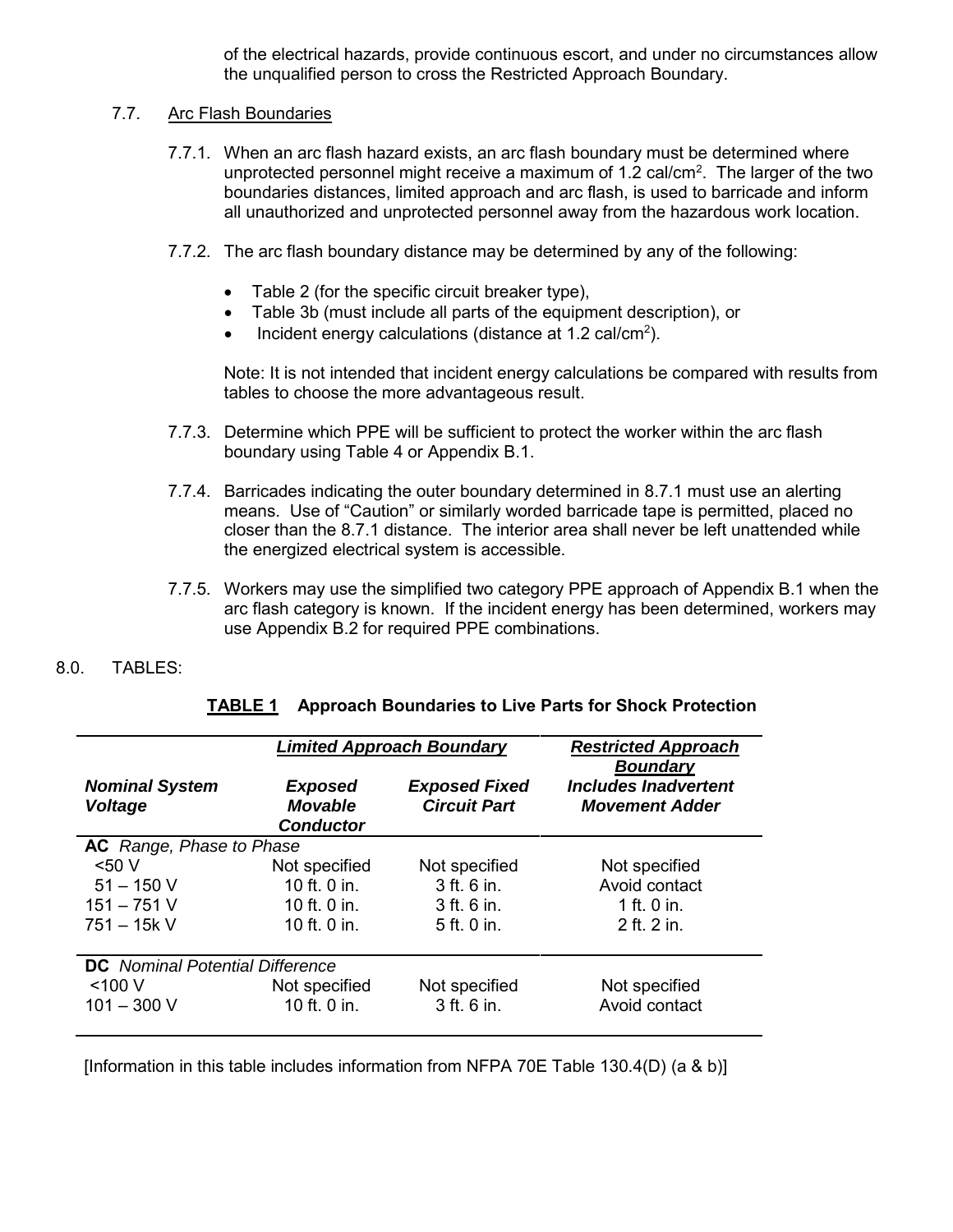### **TABLE 2 Incident Energy and Arc Flash Boundary by Circuit Breaker Type**

Use this formula to determine the arc flash boundary for the breaker type at a known bolted current fault. The arc flash boundary is 1.2 cal/cm<sup>2</sup>.

|          |                |                  | 480 V or Lower          |                        | 575 V -600 V            |                 |
|----------|----------------|------------------|-------------------------|------------------------|-------------------------|-----------------|
|          |                |                  | Incident                |                        | Incident                |                 |
|          |                | <b>Trip Unit</b> | Energy                  | Arc Flash              | Energy                  | Arc Flash       |
| Rating   | <b>Breaker</b> | Type             | (J/cm <sup>2</sup> )    | <b>Boundary</b>        | (J/cm <sup>2</sup> )    | <b>Boundary</b> |
| (A)      | Type           |                  |                         | (mm)                   |                         | (mm)            |
| $100 -$  | <b>MCCB</b>    | TM or M          | $0.189I_{\text{bf}}$ +  | $9.16$ <sub>BF</sub> + | $0.271I_{BF}$ +         | $11.8I_{BF} +$  |
| 400      |                |                  | 0.548                   | 194                    | 0.180                   | 196             |
| $600 -$  | <b>MCCB</b>    | TM or M          | $0.223I_{BF}$ +         | $8.45I_{BF}$ +         | $0.335I_{BF}$ +         | 11.4 $I_{BF}$ + |
| 1200     |                |                  | 1.590                   | 364                    | 0.380                   | 369             |
| $600 -$  | <b>MCCB</b>    | E or M           | $0.337I_{BF}$ +         | $12.5I_{BF} +$         | $0.468$ <sub>BF</sub> + | $14.3I_{BF} +$  |
| 1200     |                |                  | 1.360                   | 428                    | 4.600                   | 568             |
| $1600 -$ | <b>MCCB</b>    | TM or E.         | $0.448$ <sub>BF</sub> + | 11.1 $I_{BF}$ +        | $0.686I_{BF}$ +         | $16.7I_{BF} +$  |
| 6000     | or ICCB        | Ħ                | 3.000                   | 696                    | 0.165                   | 606             |
| $800 -$  | <b>LVPCB</b>   | E, LI            | $0.636I_{BF} +$         | $14.5I_{BF} +$         | $0.958I_{BF}$ +         | 19.1 $I_{BF}$ + |
| 6300     |                |                  | 3.670                   | 786                    | 0.292                   | 864             |
| $800 -$  | <b>LVPCB</b>   | $E, LS_b$        | 4.560 $I_{BF}$ +        | $47.2I_{BF}$ +         | 6.86 $I_{BF}$ +         | 62.4 $I_{BF}$ + |
| 6300     |                |                  | 27.23                   | 2660                   | 2.170                   | 2930            |

I<sub>bf</sub> in kiloAmperes with working distance 455 mm.

(bf refers to a symetrically loaded bolted fault)

MCCB=molded case circuit breaker

TM= thermal-magnetic trip units

M=magnetic trip (instanteous only) units

E=electronic (long, short or instanteous

ICCB=Isulated-case circuit breaker

LVPCB=low-voltage power circuit breaker

**b** Short-time delay is set at maximum

(Note: Information in this table duplicates NFPA 70E Annex D, Table D.4.7)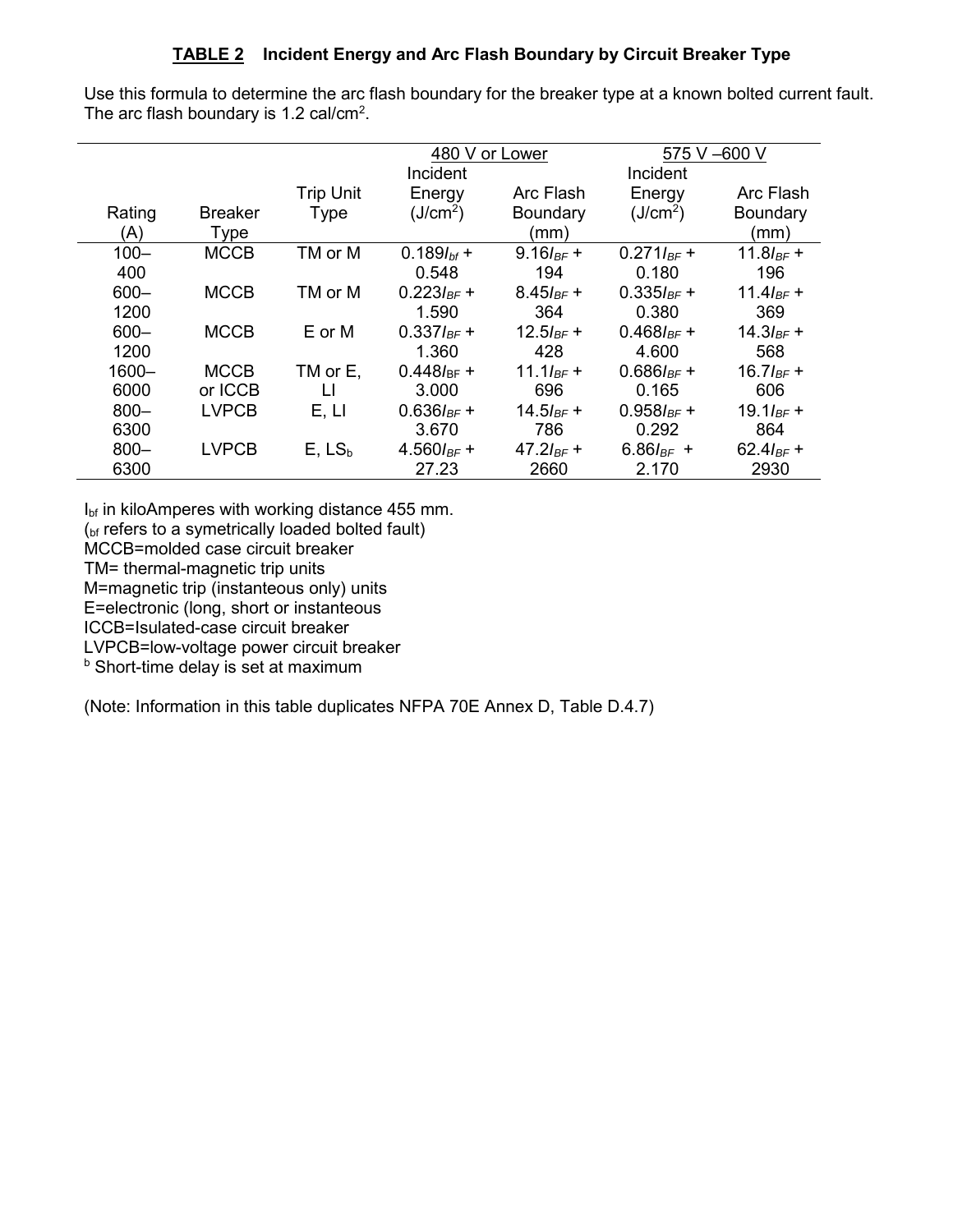# **TABLE 3a Arc-Flash Hazard Identification for AC and DC systems**

| <b>Task</b>                                                                                                                                          | <b>Equipment Condition</b>                                                                                                                                                                                                                                 | <b>Arc Flash</b><br><b>PPE</b><br><b>Required</b> |
|------------------------------------------------------------------------------------------------------------------------------------------------------|------------------------------------------------------------------------------------------------------------------------------------------------------------------------------------------------------------------------------------------------------------|---------------------------------------------------|
| Reading a panel meter while<br>operating a meter switch                                                                                              | Any                                                                                                                                                                                                                                                        | <b>No</b>                                         |
| Normal operation of a circuit breaker<br>(CB), switch, contactor, or starter                                                                         | All of the following:<br>The equipment is properly installed<br>The equipment is properly maintained<br>All equipment doors are closed and secured<br>All equipment covers are in place and<br>secured<br>The is no evidence of impending failure          | <b>No</b>                                         |
|                                                                                                                                                      | One or more of the following:<br>The equipment is not properly installed<br>The equipment is not properly maintained<br>All equipment doors are open or not secured<br>All equipment covers are off or not secured<br>The is evidence of impending failure | Yes                                               |
| For ac systems: Work on energized<br>electrical conductors and circuit<br>parts, including voltage testing                                           | Any                                                                                                                                                                                                                                                        | Yes                                               |
| For dc systems: Work on energized<br>electrical conductors and circuit<br>parts of series-connected battery<br>cells, including voltage testing      | Any                                                                                                                                                                                                                                                        | Yes                                               |
| Voltage testing on individual battery<br>cells or individual multi-cell units                                                                        | All of the following:<br>The equipment is properly installed<br>The equipment is properly maintained<br>All equipment doors are closed and secured<br>All equipment covers are in place and<br>secured<br>The is no evidence of impending failure          | No                                                |
|                                                                                                                                                      | One or more of the following:<br>The equipment is not properly installed<br>The equipment is not properly maintained<br>All equipment doors are open or not secured<br>All equipment covers are off or not secured<br>The is evidence of impending failure | Yes                                               |
| Work on exposed energized<br>electrical conductors and circuit<br>parts of equipment directly supplied<br>by a panelboard or motor control<br>center | Any                                                                                                                                                                                                                                                        | Yes                                               |
| Insertion and removal of revenue<br>meters (kW-hour, at primary voltage<br>and current)                                                              | Any                                                                                                                                                                                                                                                        | Yes                                               |
| For dc systems, insertion or removal<br>of individual battery cells or<br>individual multi-cell units of a battery<br>system in an enclosure         | Any                                                                                                                                                                                                                                                        | Yes                                               |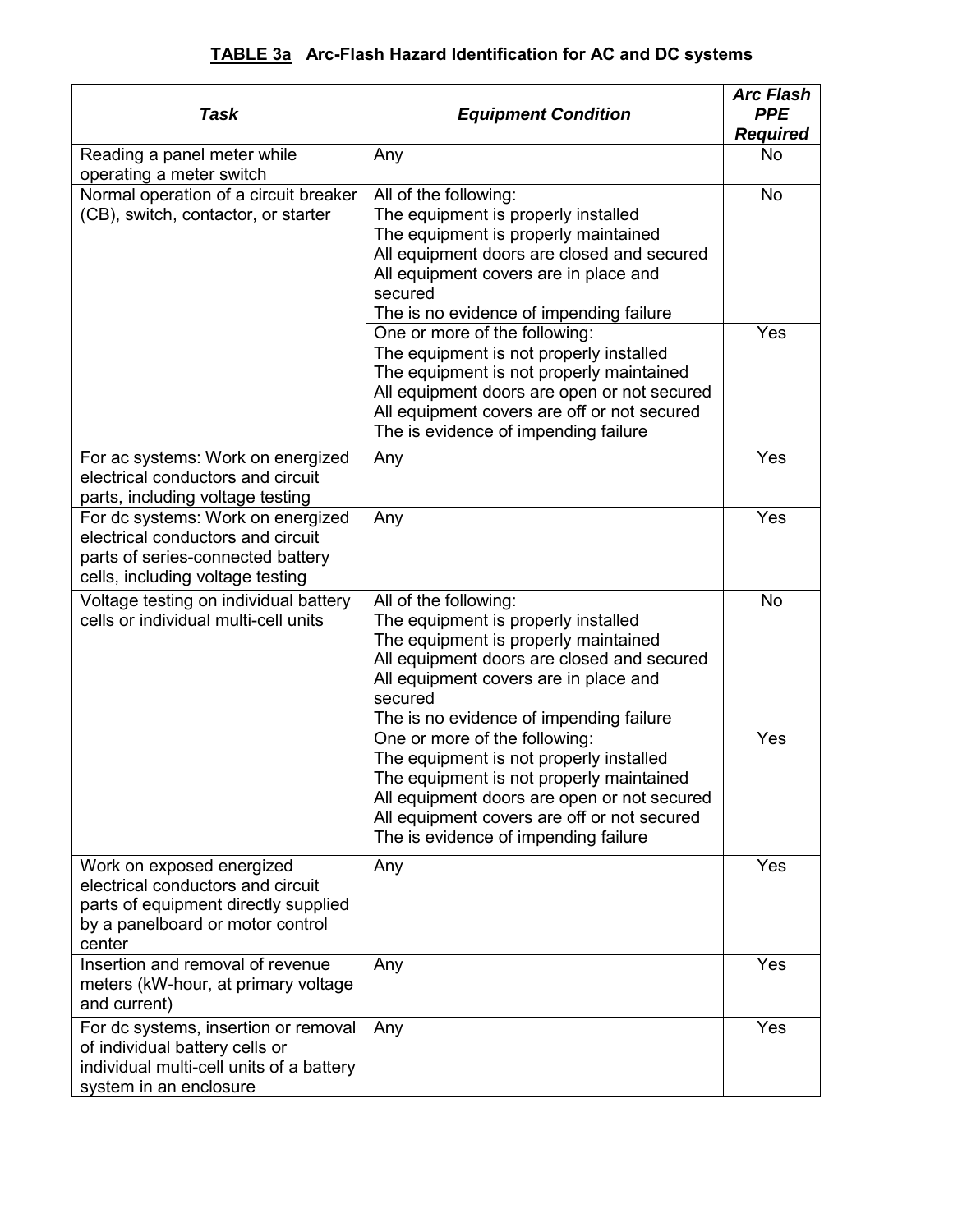#### **TABLE 3a (continued)**

| Task                                                                                                                                                                                                                                                                                                                                                                                                                                                                                                                                                     | <b>Equipment Condition</b>                                                                                                                                                                                                                                                                                                                                                                                                                                                                                               | <b>Arc Flash</b><br><b>PPE</b><br><b>Required</b> |
|----------------------------------------------------------------------------------------------------------------------------------------------------------------------------------------------------------------------------------------------------------------------------------------------------------------------------------------------------------------------------------------------------------------------------------------------------------------------------------------------------------------------------------------------------------|--------------------------------------------------------------------------------------------------------------------------------------------------------------------------------------------------------------------------------------------------------------------------------------------------------------------------------------------------------------------------------------------------------------------------------------------------------------------------------------------------------------------------|---------------------------------------------------|
| For dc systems, insertion or removal<br>of individual battery cells or<br>individual multi-cell units of a battery<br>system in an open rack.                                                                                                                                                                                                                                                                                                                                                                                                            | Any                                                                                                                                                                                                                                                                                                                                                                                                                                                                                                                      | <b>No</b>                                         |
| For dc systems, maintenance on a<br>single cell of a battery or multi-cell<br>units in an open rack.                                                                                                                                                                                                                                                                                                                                                                                                                                                     | Any                                                                                                                                                                                                                                                                                                                                                                                                                                                                                                                      | No                                                |
| For dc systems, work on exposed<br>energized electrical conductors and<br>circuit parts of utilization equipment<br>directly supplied by a dc source                                                                                                                                                                                                                                                                                                                                                                                                     | Any                                                                                                                                                                                                                                                                                                                                                                                                                                                                                                                      | Yes                                               |
| Arc-resistant switchgear Type 1 or<br>Type 2 (for clearing times of <0.5<br>sec with a prospective fault current<br>not to exceed the arc-resistant<br>rating of the equipment) and metal<br>enclosed interrupter switchgear,<br>fused or unfused of arc-resistant<br>type construction, tested in<br>accordance with IEEE C37.20.7:<br>Insertion or removal<br>(racking) of CBs from<br>cubicles<br>Insertion or removal<br>(racking) of ground and test<br>device<br>Insertion or removal<br>(racking) of voltage<br>transformers on or off the<br>bus | All of the following:<br>The equipment is properly installed<br>The equipment is properly maintained<br>All equipment doors are closed and<br>secured<br>All equipment covers are in place and<br>secured<br>The is no evidence of impending failure<br>One or more of the following:<br>The equipment is not properly installed<br>The equipment is not properly maintained<br>All equipment doors are open or not<br>secured<br>All equipment covers are off or not<br>secured<br>The is evidence of impending failure | No                                                |
| Opening voltage transformer or<br>control power transformer<br>compartments                                                                                                                                                                                                                                                                                                                                                                                                                                                                              | Any                                                                                                                                                                                                                                                                                                                                                                                                                                                                                                                      | Yes                                               |
| Outdoor disconnect switch operation<br>(hookstick operated) at 1 kV thru 15<br>kV                                                                                                                                                                                                                                                                                                                                                                                                                                                                        | Any                                                                                                                                                                                                                                                                                                                                                                                                                                                                                                                      | Yes                                               |
| Outdoor disconnect switch operation<br>(hookstick operated) at 1 kV thru 15<br>kV                                                                                                                                                                                                                                                                                                                                                                                                                                                                        | Any                                                                                                                                                                                                                                                                                                                                                                                                                                                                                                                      | Yes                                               |

Note – Phrases used in this table:

**Properly installed**, means that the equipment is installed in accordance with applicable industry codes and standards and the manufacturer's instructions.

**Properly maintained**, means that the equipment has been maintained in accordance with the manufacturer's recommendations and applicable industry codes and standards. **Evidence of failure**, means that there is evidence of arcing, overheating, lose or bound equipment parts, visible damage, deterioration, or other damage.

Note: Information in this table follows NFPA 70E Table 130.7(C) (15)(A)(a).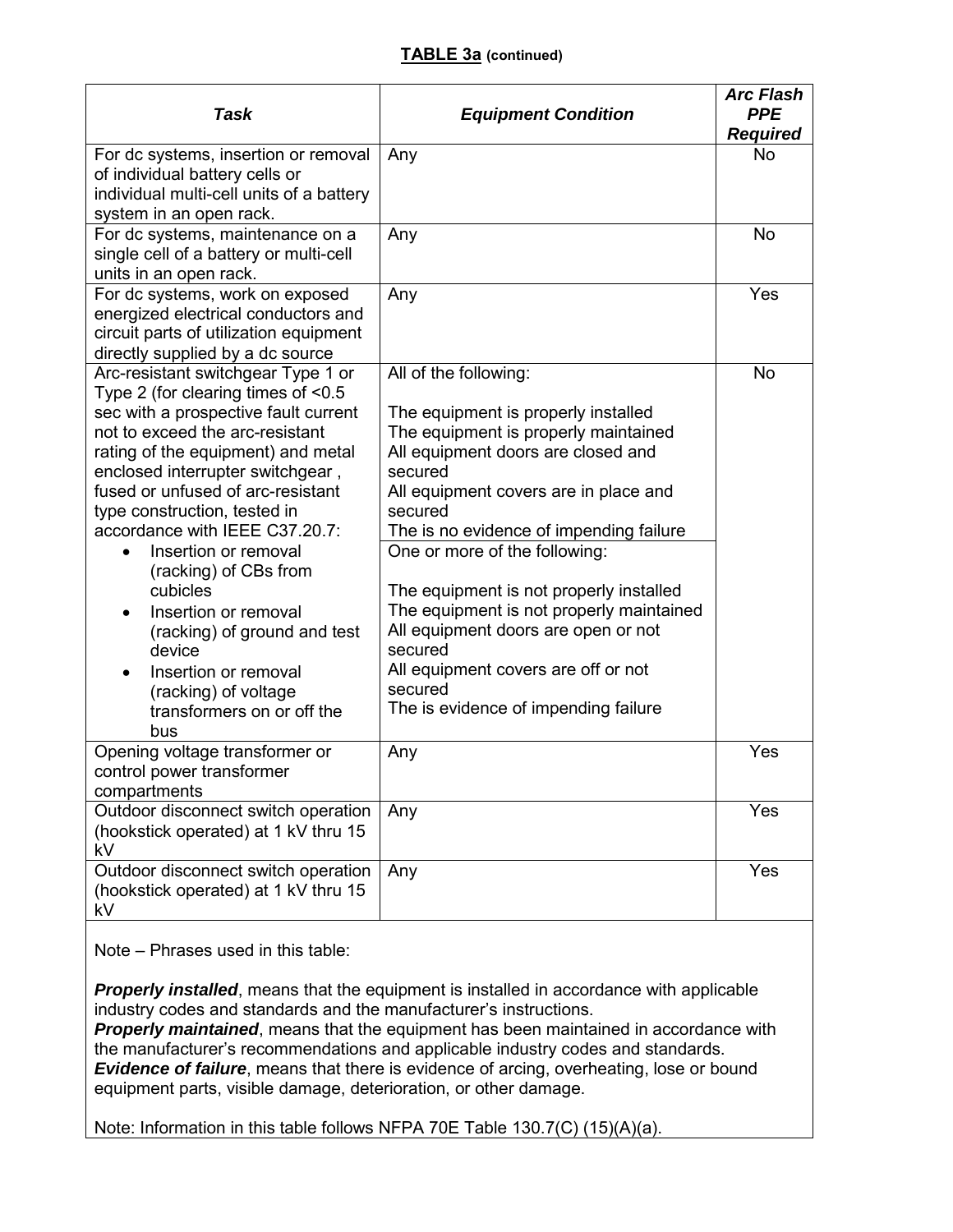|  | <b>TABLE 3b</b> Arc-Flash Hazard PPE Categories for Alternating Current (ac) Systems. |  |  |  |  |
|--|---------------------------------------------------------------------------------------|--|--|--|--|
|--|---------------------------------------------------------------------------------------|--|--|--|--|

| <b>Equipment</b>                                                     | <b>Arc Flash</b><br><b>PPE</b><br>Category | <b>Arc-Flash</b><br><b>Boundary</b> |
|----------------------------------------------------------------------|--------------------------------------------|-------------------------------------|
| Panelboards rated 240 V and below                                    |                                            | 19 in.                              |
| Parameters: Max of 25kA short-circuit current available; max of      |                                            |                                     |
| 0.03 sec (2 cycles) fault clearing time; working distance 18 inches  |                                            |                                     |
| Panelboards rated >240 V and up to 600V                              | $\overline{2}$                             | $\overline{3}$ ft.                  |
| Parameters: Max of 25kA short-circuit current available; max of      |                                            |                                     |
| 0.03 sec (2 cycles) fault clearing time; working distance 18 inches  |                                            |                                     |
| 600-V class motor control centers (MCCs)                             | $\overline{2}$                             | 5 <sub>ft.</sub>                    |
| Parameters: Max of 42kA short-circuit current available; max of      |                                            |                                     |
| 0.03 sec (2 cycles) fault clearing time; working distance 18 inches  |                                            |                                     |
| 600-V class motor control centers (MCCs)                             | $\overline{\mathbf{4}}$                    | 14 ft.                              |
| Parameters: Max of 35kA short-circuit current available; max of      |                                            |                                     |
| 0.33 sec (20 cycles) fault clearing time; working distance 18 inches |                                            |                                     |
| 600-V class switchgear(with power circuit breakers or fused          | $\overline{4}$                             | 20 ft.                              |
| switches) and 600 V class switchboards                               |                                            |                                     |
| Parameters: Max of 35kA short-circuit current available; max of 0.5  |                                            |                                     |
| sec (30 cycles) fault clearing time; working distance 18 inches      |                                            |                                     |
| Other 600-V class (277 V through 600 V, nominal) equipment           | $\overline{2}$                             | 5 <sub>ft.</sub>                    |
| Parameters: Max of 65kA short-circuit current available; max of      |                                            |                                     |
| 0.03 sec (2 cycles) fault clearing time; working distance 18 inches  |                                            |                                     |
| NEMA E2 (fused contactor) motor starters, 2.3 kV thru 7.2 kV         | 4                                          | 40 ft.                              |
| Parameters: Max of 35kA short-circuit current available; max of      |                                            |                                     |
| 0.24 sec (15 cycles) fault clearing time; working distance 36 inches |                                            |                                     |
| Metal-clad switchgear, 1 kV through 15 kV                            | $\overline{4}$                             | 40 ft.                              |
| Parameters: Max of 35kA short-circuit current available; max of      |                                            |                                     |
| 0.24 sec (15 cycles) fault clearing time; working distance 36 inches |                                            |                                     |
| Arc-resistant switchgear Type 1 or 2 (for clearing times of <0.5 sec | N/A                                        | N/A                                 |
| (30 cycles) with a perspective fault current not to exceed the arc-  | (doors closed)                             | (doors                              |
| resistant rating of the equipment), and metal-enclosed interrupter   |                                            | closed)                             |
| switchgear, fused or unfused of arc-resistant type construction,     |                                            |                                     |
| tested in accordance with IEEE C37.20.7, 1 kV through 15 kV          |                                            |                                     |
| Parameters: Max of 35kA short-circuit current available; max of      | 4 (doors                                   | 40 ft.                              |
| 0.24 sec(15 cycles) fault clearing time; working distance 36 inches  | open)                                      |                                     |
| Other equipment 1 kV through 15 kV                                   | 4                                          | 40 ft.                              |
| Parameters: Max of 65kA short-circuit current available; max of      |                                            |                                     |
| 0.24 sec (15 cycles) fault clearing time; working distance 36 inches |                                            |                                     |

Note: For equipment rated 600 volts and below, and protected by upstream current-limiting fuses or current-limiting circuit breakers sized at 200 amps or less, the arc flash PPE category can be reduced by one number but not below arc flash PPE category 1.

Note: Information in this table follows NFPA 70E Table 130.7(C)(15)(A)(b).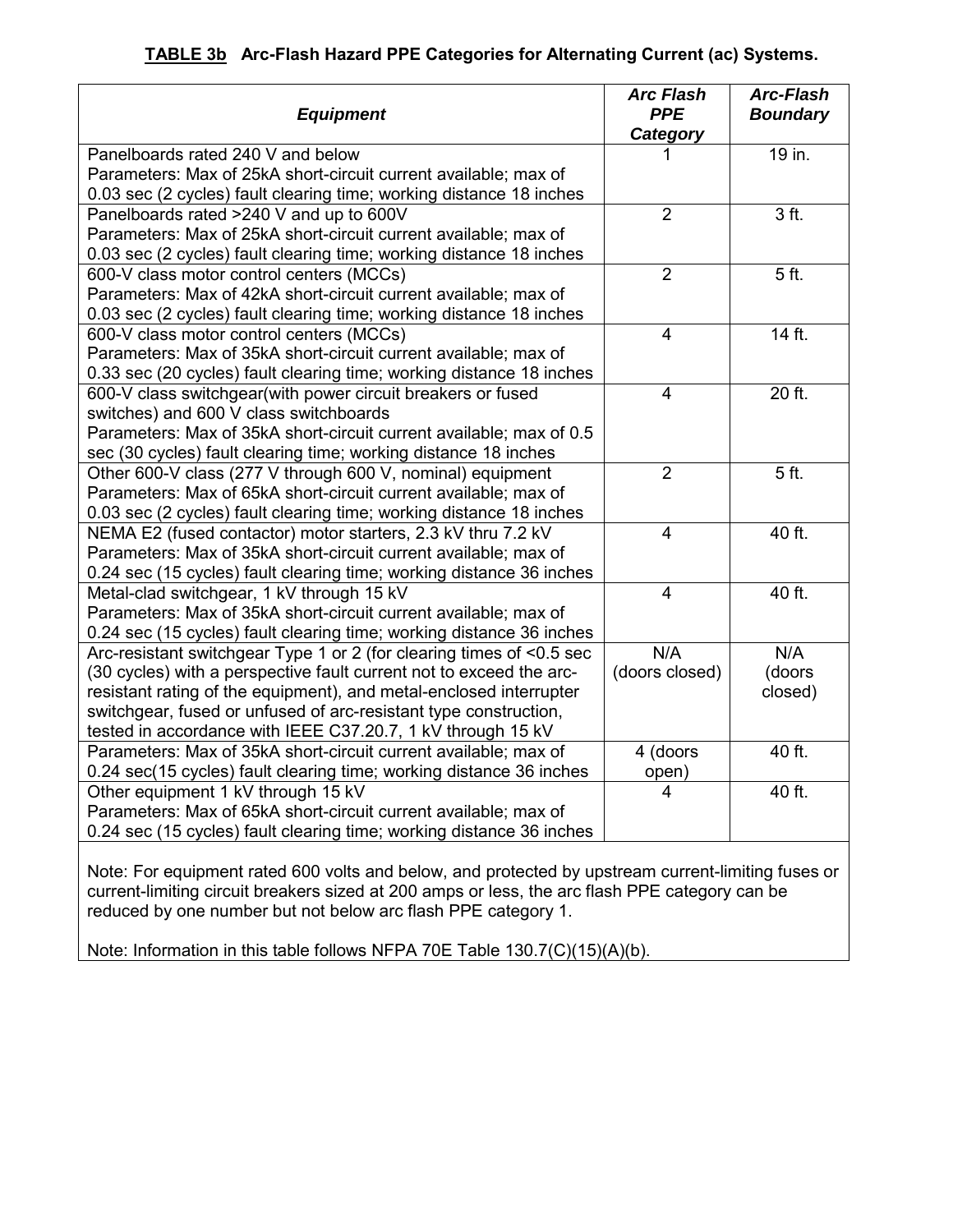# **TABLE 3b Arc-Flash Hazard PPE Categories for Direct Current (dc) Systems.**

| <b>Equipment</b>                                                | <b>Arc Flash PPE</b><br>Category | <b>Arc-Flash</b><br><b>Boundary</b> |
|-----------------------------------------------------------------|----------------------------------|-------------------------------------|
| Storage batteries, dc switchboards, and other dc supply sources |                                  |                                     |
| 100 V > Voltage < 250 V                                         |                                  |                                     |
| Parameters:                                                     |                                  |                                     |
| Voltage 250 V                                                   |                                  |                                     |
| Max arc duration and working distance: 2 sec $\omega$ 18 inches |                                  |                                     |
| Short- circuit current < 4 kA                                   |                                  | 3 ft.                               |
| $4$ kA $\le$ short- circuit current $\le$ 7 kA                  | 2                                | 4 ft.                               |
| 7 kA $\le$ short- circuit current $<$ 15 kA                     | 3                                | 6 ft.                               |
| Storage batteries, dc switchboards, and other dc supply sources |                                  |                                     |
| 250 V ≤ Voltage ≤ 250 V                                         |                                  |                                     |
| Parameters:                                                     |                                  |                                     |
| Voltage 600 V                                                   |                                  |                                     |
| Max arc duration and working distance: 2 sec $\omega$ 18 inches |                                  |                                     |
| Short- circuit current < 1.5 kA                                 |                                  | 3 ft.                               |
| 1.5 kA $\le$ short- circuit current $\le$ 3 kA                  | 2                                | 4 ft.                               |
| $3$ kA $\le$ short- circuit current $\le$ 7 kA                  | 3                                | 6 ft.                               |
| 7 kA $\le$ short- circuit current $<$ 10 kA                     |                                  | 8 ft.                               |

Table Notes:

- (a) Apparel that can be expected to be exposed to electrolyte must meet ASTM F11296 and ASTM F1891.
- (b) "Short circuit current" used in this table is determined from dc power system maximum short circuit including the effects of cables and other impedances in the circuit. Battery system short-circuit current can be obtained from the battery manufacturer.
- (c) The values in this table represent open-air incident energy calculations since most battery systems are in open air. If the batteries are in an enclosure, additional PPE protection should be considered.

Note: Information in this table follows NFPA 70E Table 130.7(C)(15)(B).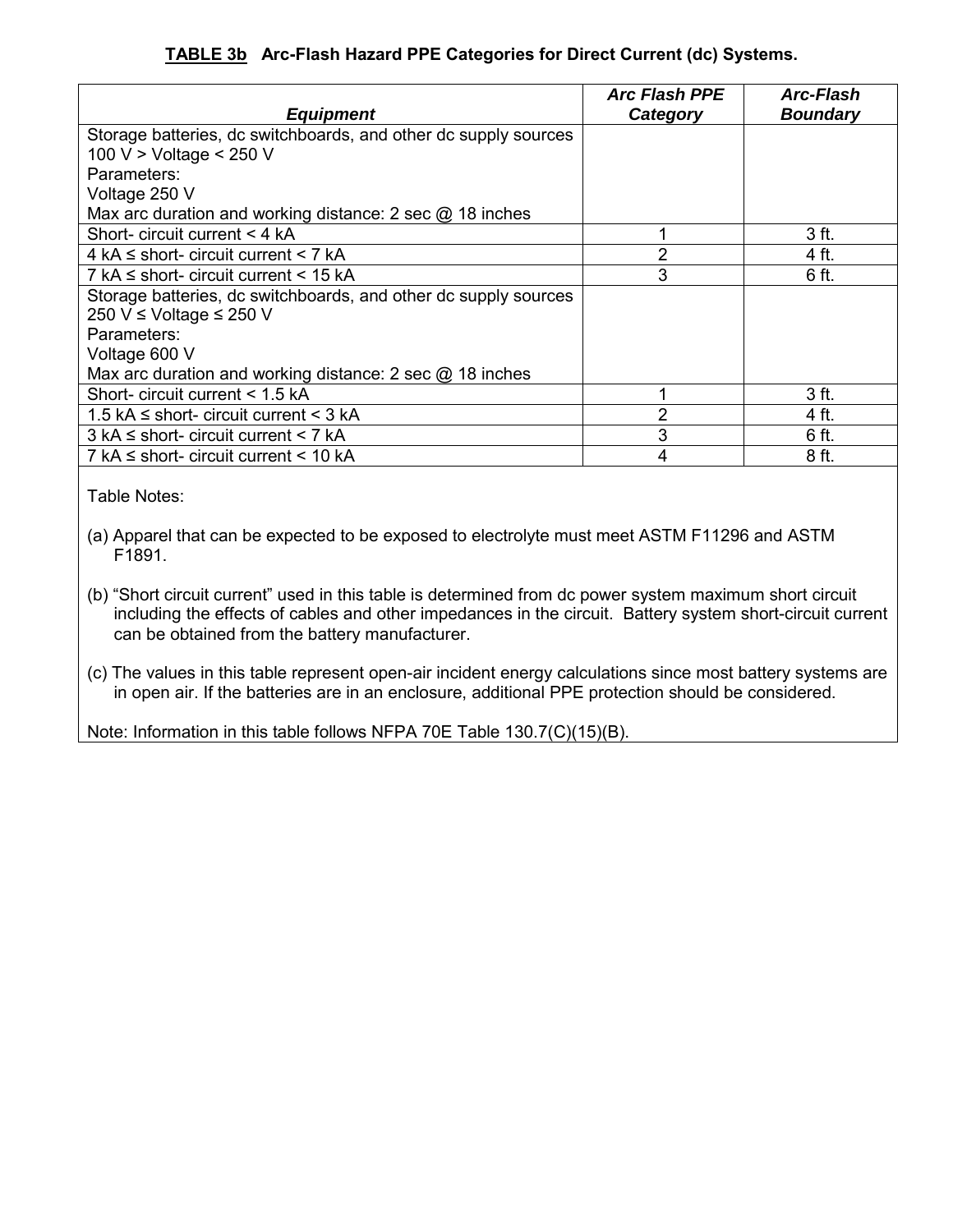|                     | <b>TABLE 4</b> Personal Protective Equipment                                                                                                                                                                                                                                                                                                                                                                                                                                            |
|---------------------|-----------------------------------------------------------------------------------------------------------------------------------------------------------------------------------------------------------------------------------------------------------------------------------------------------------------------------------------------------------------------------------------------------------------------------------------------------------------------------------------|
| <b>PPE Category</b> | <b>PPE</b>                                                                                                                                                                                                                                                                                                                                                                                                                                                                              |
| 1                   | Arc-Rated Clothing, Minimum Arc Rating 4 cal/cm <sup>2</sup> (see Note 1)<br>Arc-rated long sleeve shirt and pant or arc-rated coverall<br>Arc-rated face shield (see Note 2) or arc flash suit hood<br>Arc-rated jacket, parka, rainwear, or hard hat liner (AN)<br><b>Protective Equipment</b><br>Hard hat<br>Safety Glasses or safety googles (SR)<br>Hearing protection (ear canal inserts)<br>Heavy duty leather gloves (see Note 3)<br>Leather footwear (AN)                      |
| $\overline{2}$      | Arc-Rated Clothing, Minimum Arc Rating 8 cal/cm <sup>2</sup> (see Note 1)<br>Arc-rated long sleeve shirt and pant or arc-rated coverall<br>Arc-rated flash suit hood or arc-rated face shield (Note 2) and arc-rated balaclava<br>Arc-rated jacket, parka, rainwear, or hard hat liner (AN)<br><b>Protective Equipment</b>                                                                                                                                                              |
|                     | Hard hat                                                                                                                                                                                                                                                                                                                                                                                                                                                                                |
|                     | Safety Glasses or safety googles (SR)                                                                                                                                                                                                                                                                                                                                                                                                                                                   |
|                     | Hearing protection (ear canal inserts)                                                                                                                                                                                                                                                                                                                                                                                                                                                  |
|                     | Heavy duty leather gloves (see Note 3)<br>Leather footwear                                                                                                                                                                                                                                                                                                                                                                                                                              |
| 3                   | Arc-Rated Clothing Selected so that the System Arc Rating Meets the Required Minimum Arc<br>Rating of 25 / cm <sup>2</sup><br>(see Note 1)<br>Arc-rated long sleeve shirt (AR)<br>Arc-rated pants (AR)<br>Arc-rated coverall (AR)<br>Arc-rated arc suit jacket (AR)<br>Arc-rated arc flash suit hood<br>Arc-rated gloves (see Note 1)<br><b>Protective Equipment</b><br>Hard hat<br>Safety Glasses or safety googles (SR)<br>Hearing protection (ear canal inserts)<br>Leather footwear |
| 4                   | Arc-Rated Clothing Selected so that the System Arc Rating Meets the Required Minimum<br>40/cm <sup>2</sup>                                                                                                                                                                                                                                                                                                                                                                              |
|                     | (see Note 1)<br>Arc-rated long sleeve shirt (AR)                                                                                                                                                                                                                                                                                                                                                                                                                                        |
|                     | Arc-rated pants (AR)                                                                                                                                                                                                                                                                                                                                                                                                                                                                    |
|                     | Arc-rated coverall (AR)                                                                                                                                                                                                                                                                                                                                                                                                                                                                 |
|                     | Arc-rated arc suit jacket (AR)<br>Arc-rated arc flash suit pants (AR)                                                                                                                                                                                                                                                                                                                                                                                                                   |
|                     | Arc-rated arc flash suit hood                                                                                                                                                                                                                                                                                                                                                                                                                                                           |
|                     | Arc-rated gloves (see Note 1)                                                                                                                                                                                                                                                                                                                                                                                                                                                           |
|                     | <b>Protective Equipment</b>                                                                                                                                                                                                                                                                                                                                                                                                                                                             |
|                     | Hard hat                                                                                                                                                                                                                                                                                                                                                                                                                                                                                |
|                     | Safety Glasses or safety googles (SR)<br>Hearing protection (ear canal inserts)                                                                                                                                                                                                                                                                                                                                                                                                         |

### Leather footwear

AN: as needed (optional). AR: as required. SR: selection required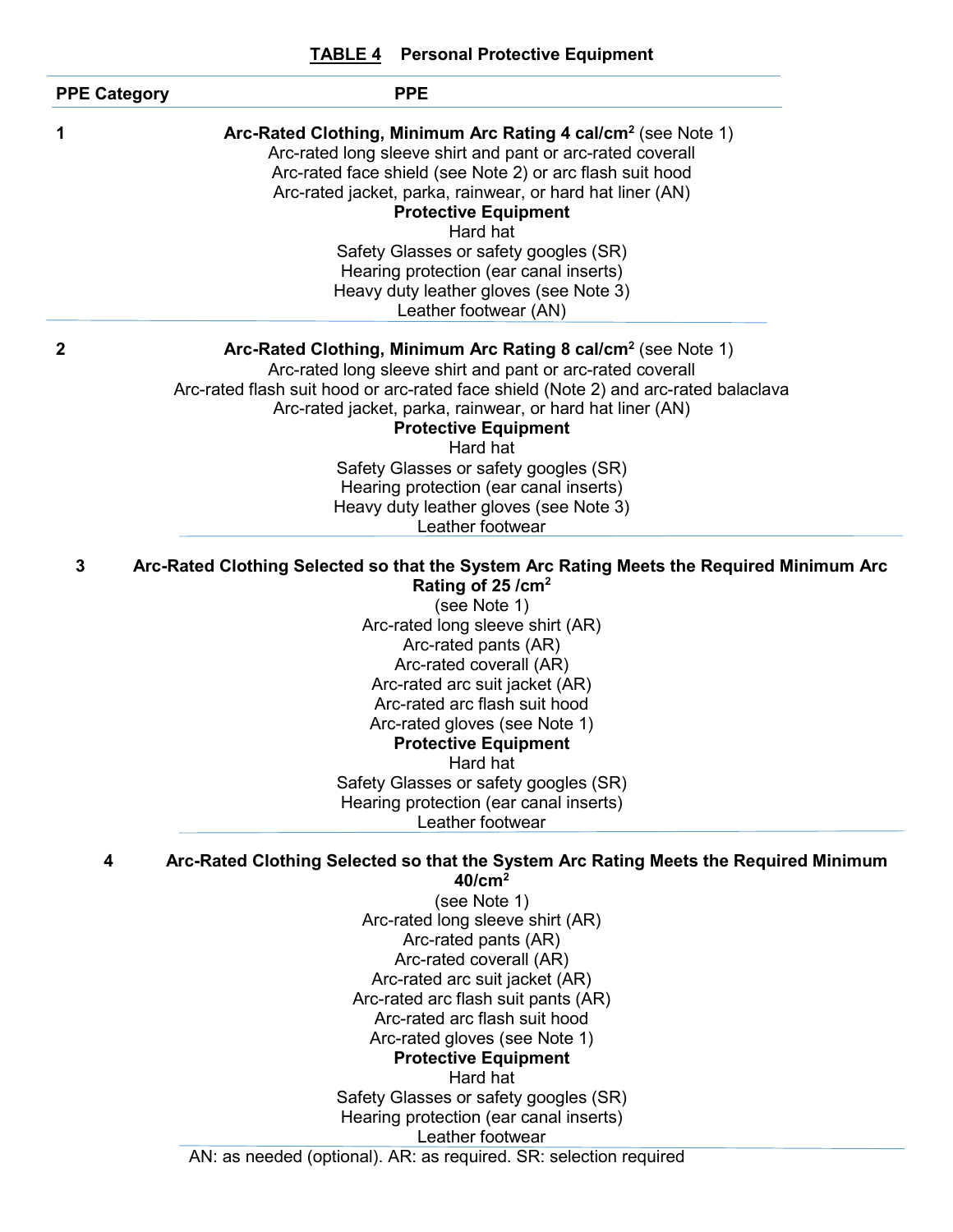#### Table 4 Notes:

- (1) *Arc rating* is a materials performance exposed to an electric arc discharge in units of cal/cm2 .
- (2) *Face shields* are to have wrap-around guarding to protect not only the face but also the forehead, ears, and neck, or alternatively, an arc rated flash suit hood.
- (3) If rubber insulating gloves with leather protectors are used, additional leather or arc-rated gloves are not required. The combination of rubber insulating gloves with leather protectors satisfies the arc-flash protection requirement.
- (4) Information in this table follows NFPA 70E Table 130.7(C)(16).

# **TABLE 5**

#### **Electric Shop Tasks with Potential Electrical Hazards**

- Replacing a 15 or 20 amp 110V receptacle or switch
- Disconnecting/reconnecting utilization equipment, 0-240V
- Disconnecting/reconnecting utilization equipment, rated at 240 V to 600V.
- Voltage testing at utilization equipment rated less than 240V.

Using NFPA 70E Table 130.7(C)(9)(a) Hazard/risk Category Classification the following guide lines will be maintained:

- 1. 110V (25 kA max, 0.03 sec. clearing) Hazard Level 1; work on energized parts including voltage testing requires "V" rated gloves and tools.
- 2. 240V (25 kA max short, 0.03 sec. clearing) Hazard Level 2; work on energized parts including voltage testing requires "V" rated gloves and tools.
- 3. 277V (25 kA max, 0.03 sec. clearing) Hazard Level 2; work on energized parts including voltage testing requires "V" rated gloves, tools and double layer switching hood and hearing protection.
- 4. 480V Hazard Level 2; work on energized parts including voltage testing requires "V" rated gloves, tools and double layer switching hood and hearing protection.
- 5. 12kv Hazard Level 4; Insulated cable examination in manhole Do Not enter or work in manholes unless feeder is verified de-energized and locked out.

In addition to the above mentioned PPE and other PPE required for the associated hazard levels are:

- Insulating Blanket for work on energized equipment in wet areas.
- Personal voltage meter (training in proper care and use) to verify equipment is de-energized.
- LOTO kit to lock out equipment once it is verified de-energized
- GFIs for working with corded equipment/power tools in wet conditions.
- Flash blanket/panel board cover with "high voltage" warning label on it.

# **TABLE 6**

#### **Plumbing Shop Tasks with Potential Electrical Hazards**

- Manhole entry in proximity of high voltage (up to 12kv)
- 110v, 240v and 440v operation of circuit breakers with panel/cover compromised
- 110, 240 and 480v pump maintenance
- 110, 277 and 480v water heater or heat exchange maintenance
- 110 v solenoid valve maintenance
- Core drilling and corded equipment in wet areas
- Use of snake in sump pits (possible entanglement in pump electrical lines)
- Pipe fuse sealing equipment around energized wires at 110v or above
- Extension cords in wet areas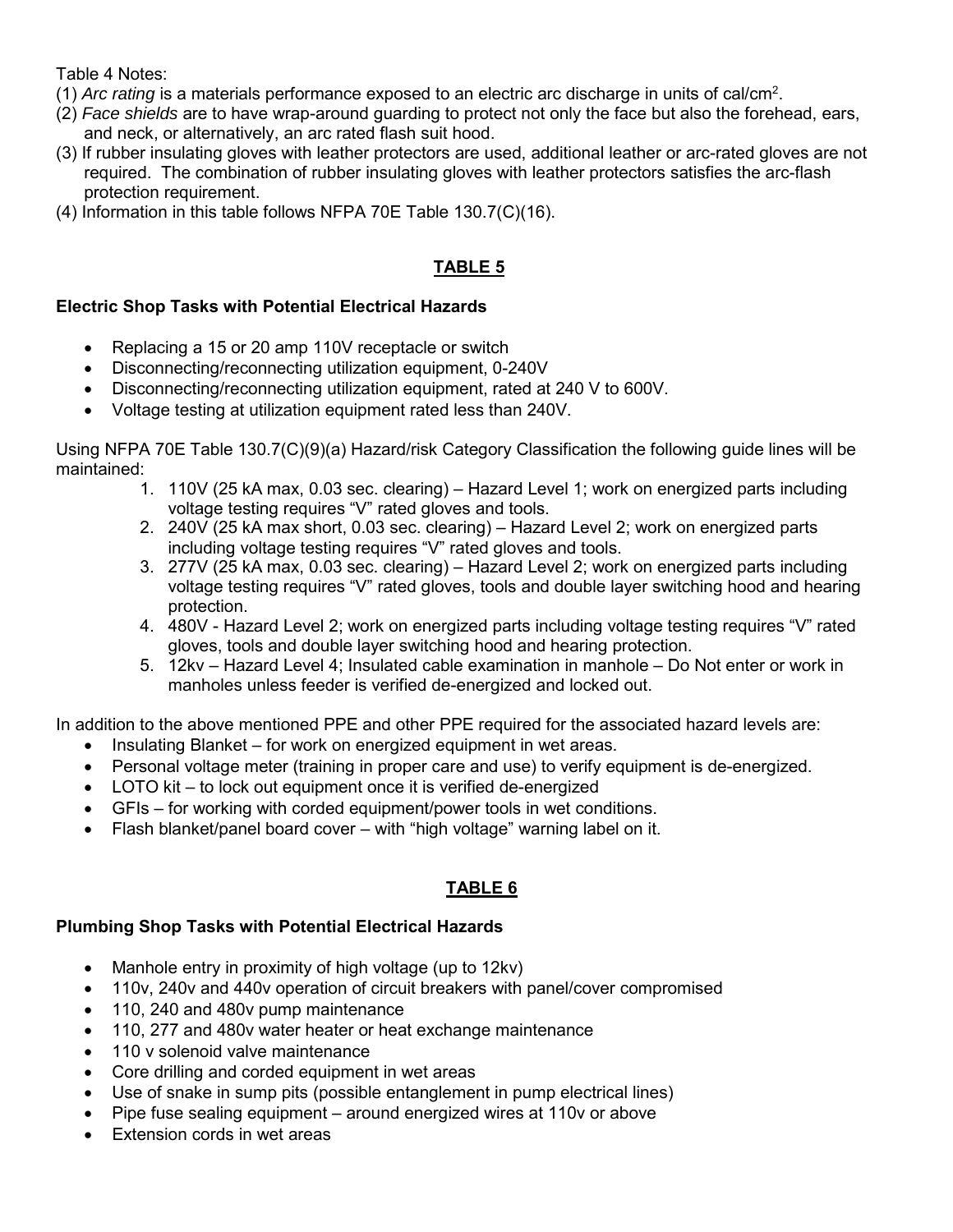### **TABLE 7**

#### **HVAC Shop Tasks with Potential Electrical Hazards**

- Manhole entry in proximity of high voltage (9kv up to 12kv)
- 110v, 240v and 440v operation of circuit breakers with panel/cover compromised
- 110v, 240v and 440v motor maintenance
- 110v, 277v and 480v MCC maintenance
- 110v, 240v and 480v refrigeration unit maintenance
- 110v solenoid valve maintenance
- 440v refrigeration compressor maintenance
- Use of extension cords and corded equipment in wet areas

#### **TABLE 8**

#### **Typical Arc Flash AC Electrical PPE** (as interpreted from NFPA 70E)

Opening hinged access doors of electrical panels:

For panel equipment in good repair, panel is assembled, conductors unexposed: Operation of circuit breakers/contactors/starters is okay without PPE.

If equipment in panel is damaged or has a maintenance problem, use FR rated protection to operate.

Opening panels accessing exposed conductors: Use FR rated protection to remove covers. Panel conductors are exposed and being tested for absence of voltage: Use FR rated protection.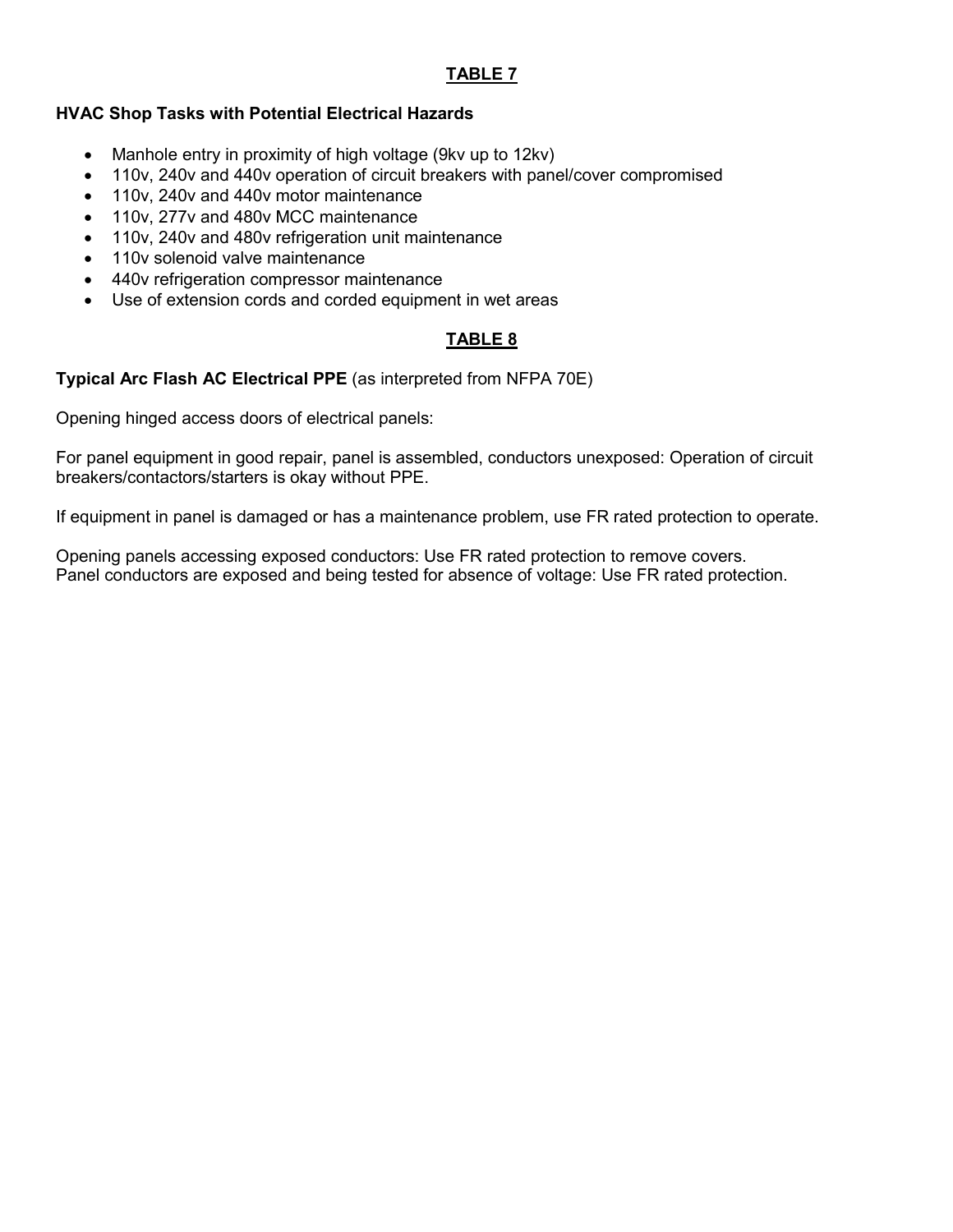#### **High Voltage Switching Procedures & Acknowledgement**

Purpose:

To establish a procedure for switching high voltage lines (> 600 volts) to alternate feeders.

SCOPE:

Facilities Services Electrical Shop and electrical contractors work >600 volts.

#### PROCEDURES:

- 1. Notify Facilities Services of conditions requiring switching.
- 2. If working with a contractor, the contractor shall be in charge of the job, including compliance with California Occupational Health & Safety Laws. This fact shall be noted in the documentation of the scope of work meeting described herein. University employees shall follow the directions of the contractor provided the directions do not unduly jeopardize their safety and do not diminish the level of safety provided by this procedure.
- 3. Review the campus high voltage single-line drawings to determine how to completely isolate the circuit and possible backfeed conditions prior to switching building(s) to alternate feeders. If working with a contractor, the contractor shall be provided with all single-line drawings, and a copy of the University's Lockout Tagout program (http:www.calstatela.edu/ehs). The contractor shall review this information with campus personnel.
- 4. When working with outside contractors, the complete isolation of the circuit and/or equipment, the determination of possible backfeed conditions and review of the lockout tagout procedures shall be performed together as a team.
- 5. Prior to switching or working on high voltage, all parties involved shall participate in a safety meeting to identify all hazards and possible hazards; and to review the line diagrams, locking out and tagging out all sources of electrical power, required personnel protective equipment (see Article 130.7 NFPA 70E 2015 edition), this procedure, and the work to be performed. This safety meeting shall be documented in writing, and shall include the printed names and signatures of all attendees.
- 6. At all times prior to switching, personnel working on equipment and personnel performing switching shall communicate their plan to each other. Each communication shall be confirmed.
- 7. At all times immediately prior to switching, an "All-Clear" command shall be made and confirmed by all parties. "All-Clear" means the all tools, mechanical constraints and electrical jumpers, shorts and grounds have been removed so that the circuits and equipment are in a condition to be safely energized.
- 8. All personnel planning to close switches and all personnel in close proximity shall put on the appropriate personnel protective equipment prior to closing the switch.
- 9. Following an "All-Clear" command and before continuing work, personnel shall re-verify that all circuits are de-energized, utilizing appropriate testing equipment.
- 10. Prior to working on any electrical equipment, the equipment will be locked-out and tagged-out deenergized, and tested to verify that it is de-energized. This will include all pre-identified and known potential sources.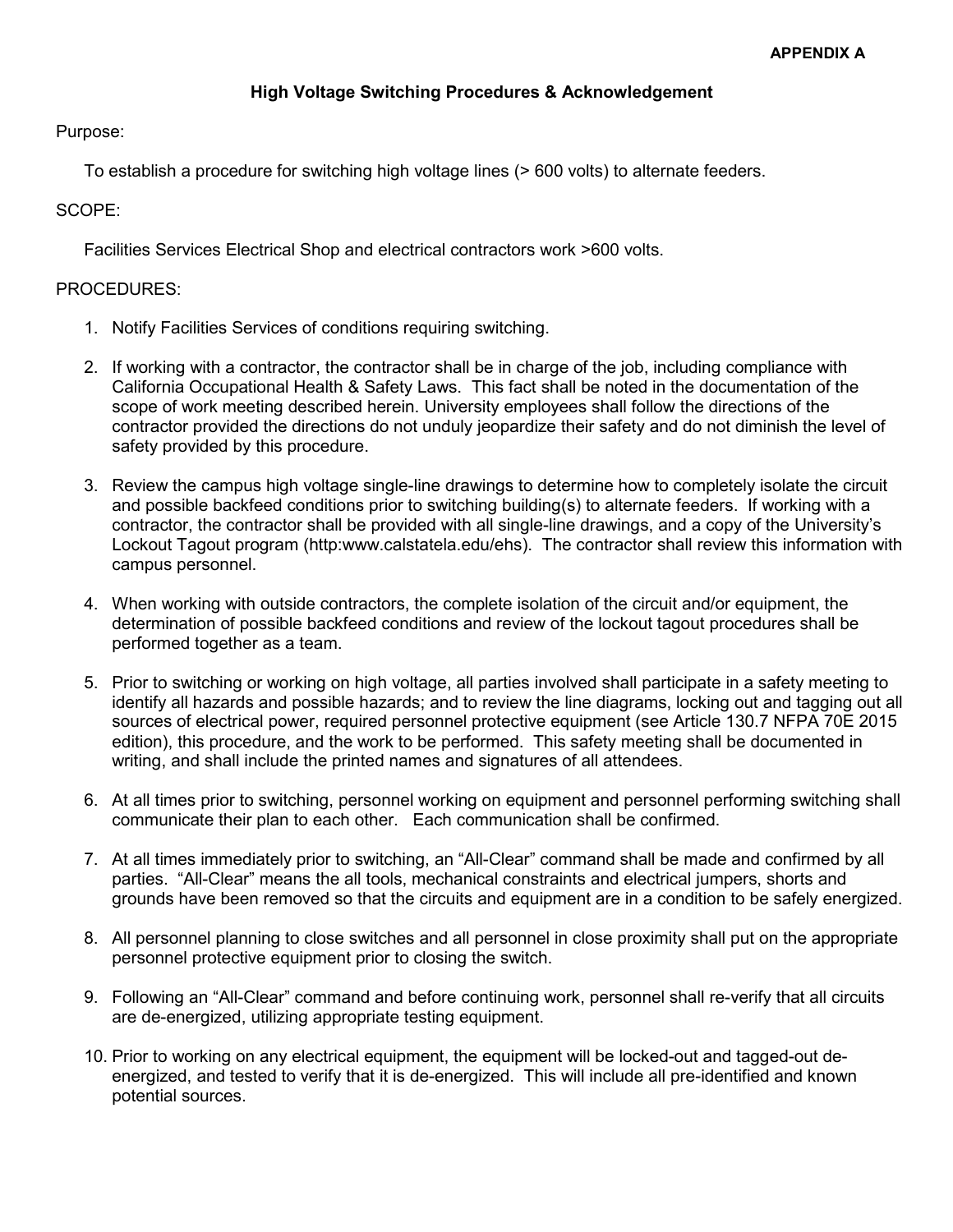#### **APPENDIX A**

- 11. At all times, personnel shall confirm power has been de-energized by using the appropriate meter. This shall be communicated and confirmed by all parties. Work shall not proceed unless all parties are sure that circuits and equipment have been isolated and all switches that could be closed to provide electricity have been locked-out.
- 12. All de-energized equipment to be worked on shall be grounded.
- 13. No one is to close any switch if they have any doubts or do not know what will energize.

#### MANAGEMENT RECORDS:

A copy of this procedure shall be kept in the procedures Manual maintained by Facilities Services Director.

#### ACKNOWLEDGMENT OF RECIEPT:

I hereby acknowledge receipt of these procedures, and that I have read and understand it.

| Signature                                                                                                         |           |           | Date |
|-------------------------------------------------------------------------------------------------------------------|-----------|-----------|------|
|                                                                                                                   |           |           |      |
| Name (please print)                                                                                               |           |           |      |
|                                                                                                                   |           |           |      |
|                                                                                                                   |           |           |      |
| <b>Electrical Contractor:</b>                                                                                     |           |           |      |
| Name of Company                                                                                                   |           |           | Date |
| <b>Print Name</b>                                                                                                 |           | Signature |      |
| <b>Facilities Services Management:</b>                                                                            |           |           |      |
| <b>Print Name</b>                                                                                                 | Signature |           | Date |
| <b>Print Name</b>                                                                                                 | Signature |           | Date |
| <b>Print Name</b>                                                                                                 | Signature |           | Date |
| DISTRIBUTION OF SIGNED DOCUMENT:<br>Original - Facilities Services<br>Copy - Electrical Contractor<br>Copy - EH&S |           |           |      |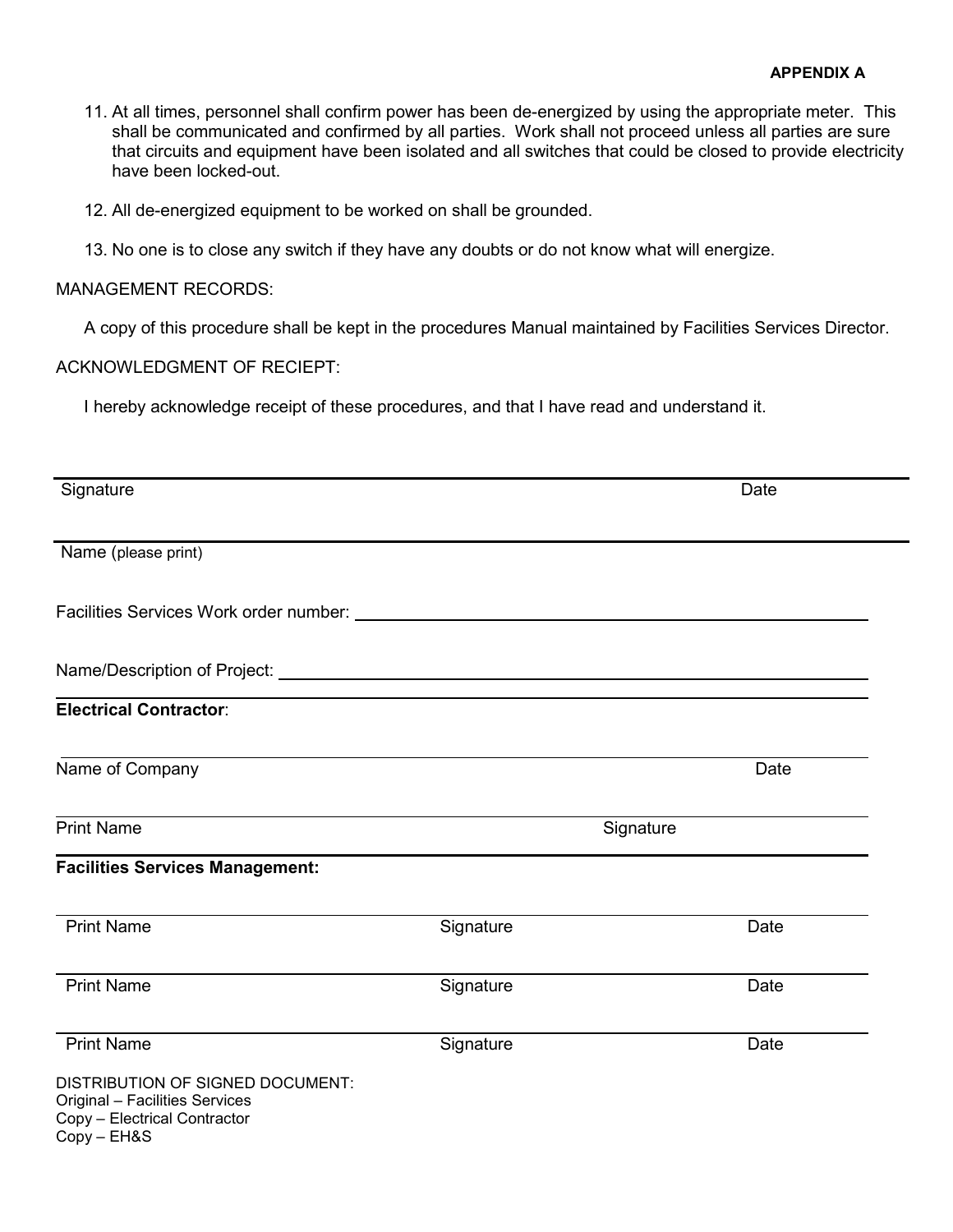#### **SIMPLIFIED, TWO-CATEGORY, ARC-RATED CLOTHING SYSTEM**

(NFPA 70E ANNEX H.2)

Table B.1 can be used as a simplified approach to assure adequate PPE for electrical workers on campus. The clothing listed in Table B.1 fulfills the minimum FR clothing requirements of Table 3 and Table 4. The clothing systems listed in this table should be used with the other PPE appropriate for the Hazard / Risk Category (see Table 4).

#### **Table B.1 Simplified, Two-Category, Arc-Rated Clothing System**

| <b>CLOTHING*</b>                                                                                                                                                           | <b>APPLICABLE TASK</b>                                                                                                     |
|----------------------------------------------------------------------------------------------------------------------------------------------------------------------------|----------------------------------------------------------------------------------------------------------------------------|
| <b>Everyday Work Clothing</b><br>Arc-rated long-sleeve shirt with arc-rated pants<br>(both with minimum arc-rating of 8)                                                   | All Arc Flash PPE Category 1 and 2 tasks listed<br>in Table 3a for alternating current and Table 3b<br>for direct current. |
| <b>or</b>                                                                                                                                                                  |                                                                                                                            |
| Arc rated coveralls (minimum arc rating of 8)                                                                                                                              | All Arc Flash PPE Category 3 and 4 tasks listed<br>in Table 3a for alternating current and Table 3b<br>for direct current. |
| <b>Arc Flash Suit</b>                                                                                                                                                      |                                                                                                                            |
| A total clothing system consisting of arc-rated<br>shirt and pants and/or arc-rated coveralls<br>and/or arc flash coat and pants each with a<br>minimum arc rating of 40). | All Hazard / Risk Category 3 and 4 tasks listed<br>in Table 3.                                                             |

\* **Note:** Other PPE required for the specific tasks listed in Table 2 and Table 3, which include arc-rated face shields or flash suit hoods, FR hardhat liners, safety glasses or safety goggles, hard hat, hearing protection, leather gloves, voltage-rated gloves, and voltage-rated tools. For tasks not listed in Table 3 or having longer clearing times or greater short circuit capacity an arc flash incident energy analysis must be performed.

Also, note the under garments are no longer considered part of the arc rating as a layered system. However, undergarments that are worn must be made of untreated natural fibers.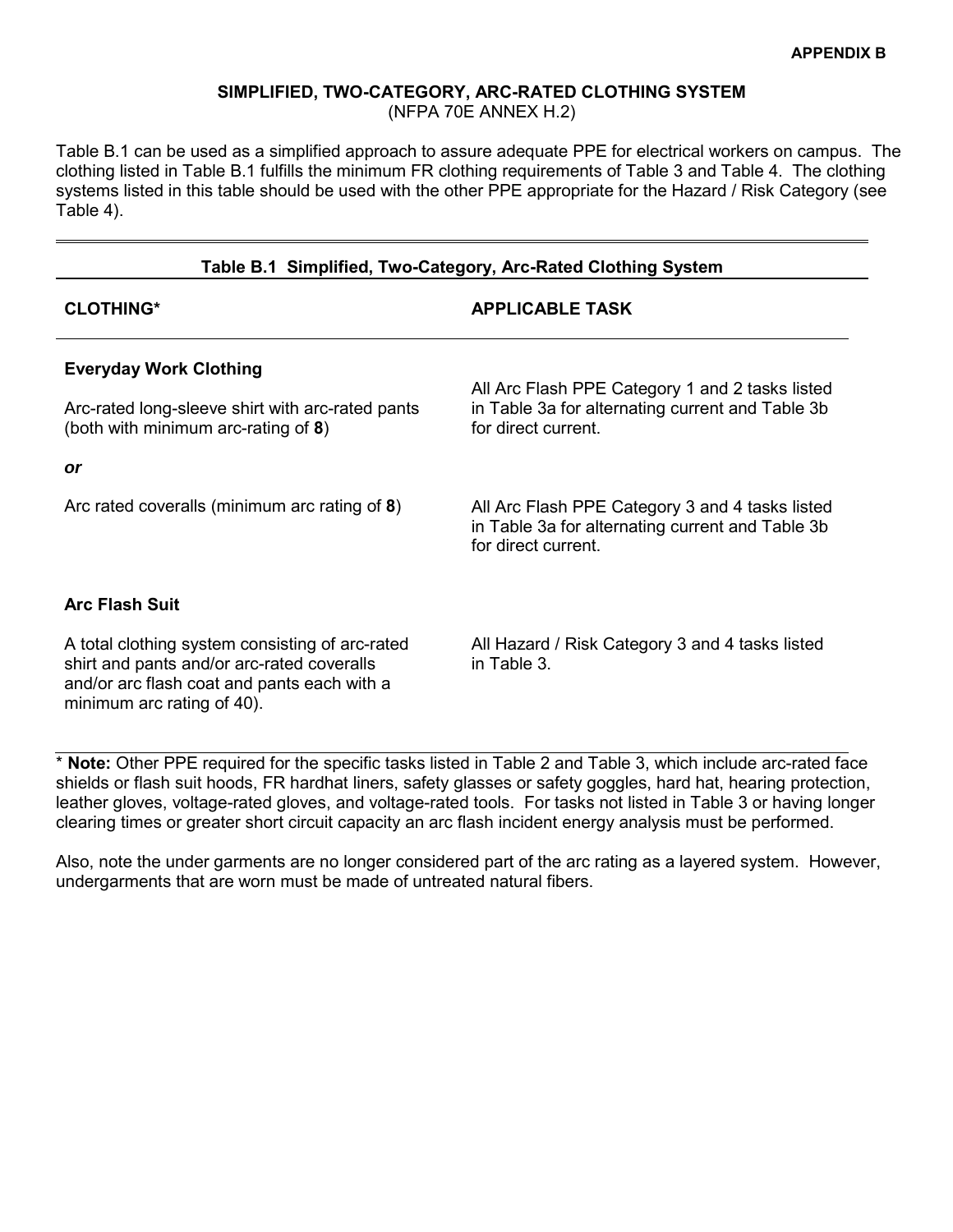#### **Table B.2 Guidance for Arc-Rated Clothing and Other PPE for Use When Incident Energy Exposure Is Determined**

| <b>Incident Energy</b>                                                                                                                               | <b>Protective Clothing and PPE</b>                                                                                                                                                                                                                           |
|------------------------------------------------------------------------------------------------------------------------------------------------------|--------------------------------------------------------------------------------------------------------------------------------------------------------------------------------------------------------------------------------------------------------------|
| $\leq$ 1.2 cal/cm <sup>2</sup><br>Protective clothing, non-melting (per ASTM<br>F1506) or untreated natural fiber                                    | Long-sleeve shirt and pants<br>or<br>Coveralls                                                                                                                                                                                                               |
| <b>Other PPE</b>                                                                                                                                     | Face shield for projectile protection (AN)<br>Safety glasses or safety goggles (SR)<br>Hearing protection<br>Heavy-duty leather gloves or rubber insulating gloves<br>with leather protectors (AN)                                                           |
| ≥ 1.2 to 12 cal/cm <sup>2</sup><br>Arc-rated clothing and equipment with an<br>arc rating equal to or greater than the<br>determined incident energy | Arc-rated long sleeve shirt and arc-rated pants or arc-<br>rated coverall or arc flash suit (SR)<br>Arc-rated face shield and arc-rated balaclava or arc-<br>rated flash suit hood (SR)<br>Arc-rated jacket, parka, or rainwear (AN)                         |
| Other PPE                                                                                                                                            | Hard hat<br>Arc-rated                                                                                                                                                                                                                                        |
| $>$ 12 cal/cm <sup>2</sup><br>Arc-rated clothing and equipment with an<br>arc rating equal to or greater than the<br>determined incident energy      | Arc-rated long sleeve shirt and arc-rated pants or arc-<br>rated coverall and/or arc flash suit (SR)<br>Arc-rated face shield and arc-rated balaclava or Arc-<br>rated flash suit hood (SR)<br>Arc-rated gloves<br>Arc-rated jacket, parka, or rainwear (AN) |
| <b>Other PPE</b>                                                                                                                                     | Hard hat<br>Arc-rated hard hat liner (AN)<br>Safety glasses or safety goggles (SR)<br>Hearing protection<br>Arc-rated gloves or rubber insulating gloves with leather<br>protectors<br>Leather footwear                                                      |
| Notes:                                                                                                                                               |                                                                                                                                                                                                                                                              |
| AN: As needed in addition to required                                                                                                                | SR: Select one in the group                                                                                                                                                                                                                                  |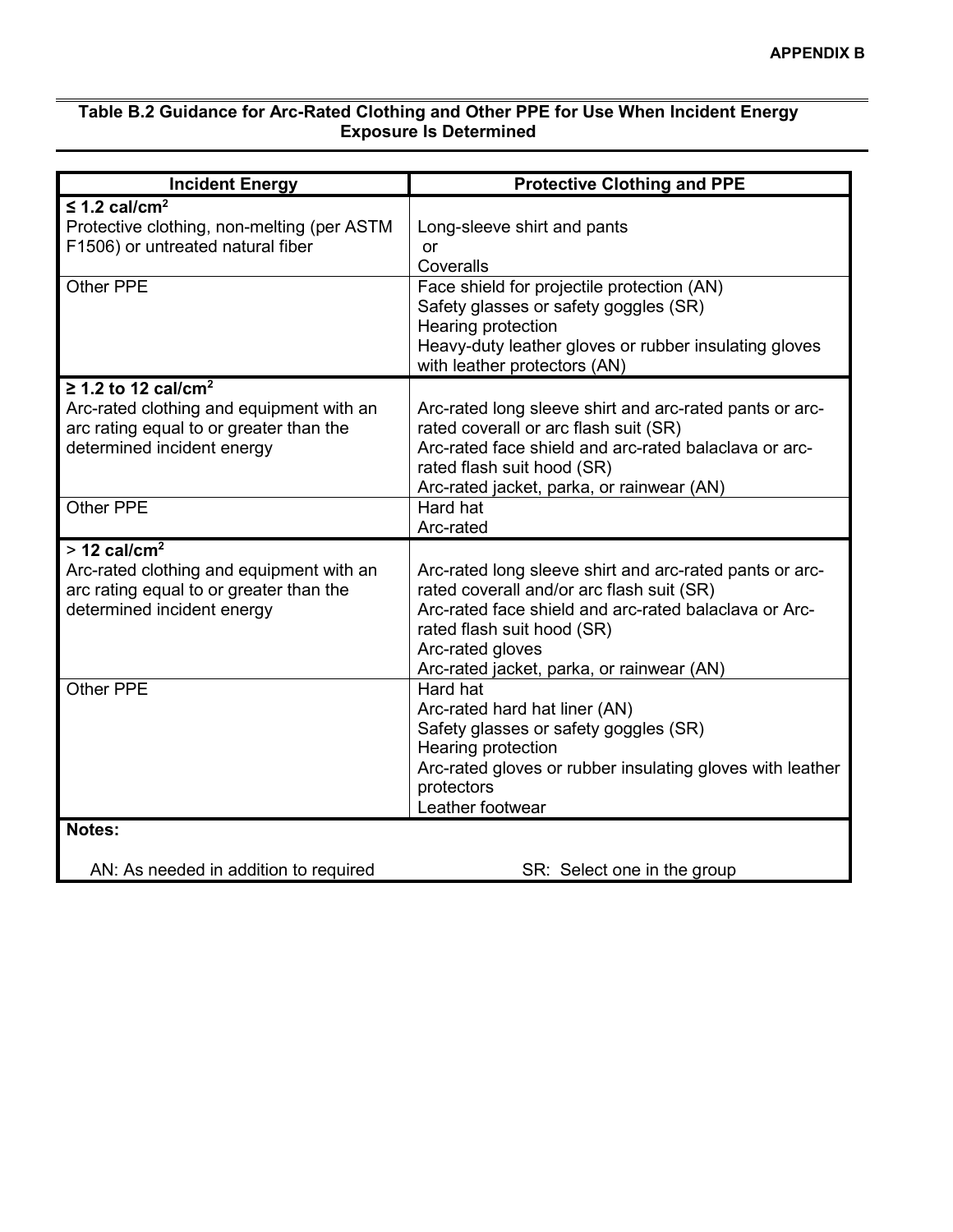#### **ENERGIZED ELECTRICAL WORK PERMIT**

#### *Part I: TO BE COMPLETED BY THE ELECTRICALLY QUALIFIED PERSON DOING THE WORK*

|  | <b>Work Order Number:</b> |  |
|--|---------------------------|--|
|  |                           |  |

 $\overline{a}$ 

 $\overline{\phantom{a}}$ 

- 1) Description of circuit/equipment/job location:
- 2) Description of work to be done:
- 3) Justification of why the circuit/equipment cannot be de-energized or the work deferred until the next scheduled outage:

| 4) Results of the Shock Risk Assessment:                |                                                                                            |           |      |
|---------------------------------------------------------|--------------------------------------------------------------------------------------------|-----------|------|
|                                                         |                                                                                            |           |      |
|                                                         |                                                                                            |           |      |
|                                                         | 5) Results of Arc Flash Risk Assessment: Arc flash boundary: ___________________           |           |      |
|                                                         | Incident energy at working distance or arc flash PPE category: __________________          |           |      |
|                                                         |                                                                                            |           |      |
|                                                         | 6) Means employed to restrict access of unqualified persons from the work area: __________ |           |      |
|                                                         |                                                                                            |           |      |
|                                                         | 7) Agreement by those doing the work that work can be done safely:                         |           |      |
| Electrically qualified person performing energized work |                                                                                            | Signature | Date |
| Electrical supervisor authorizing energized work        |                                                                                            | Signature | Date |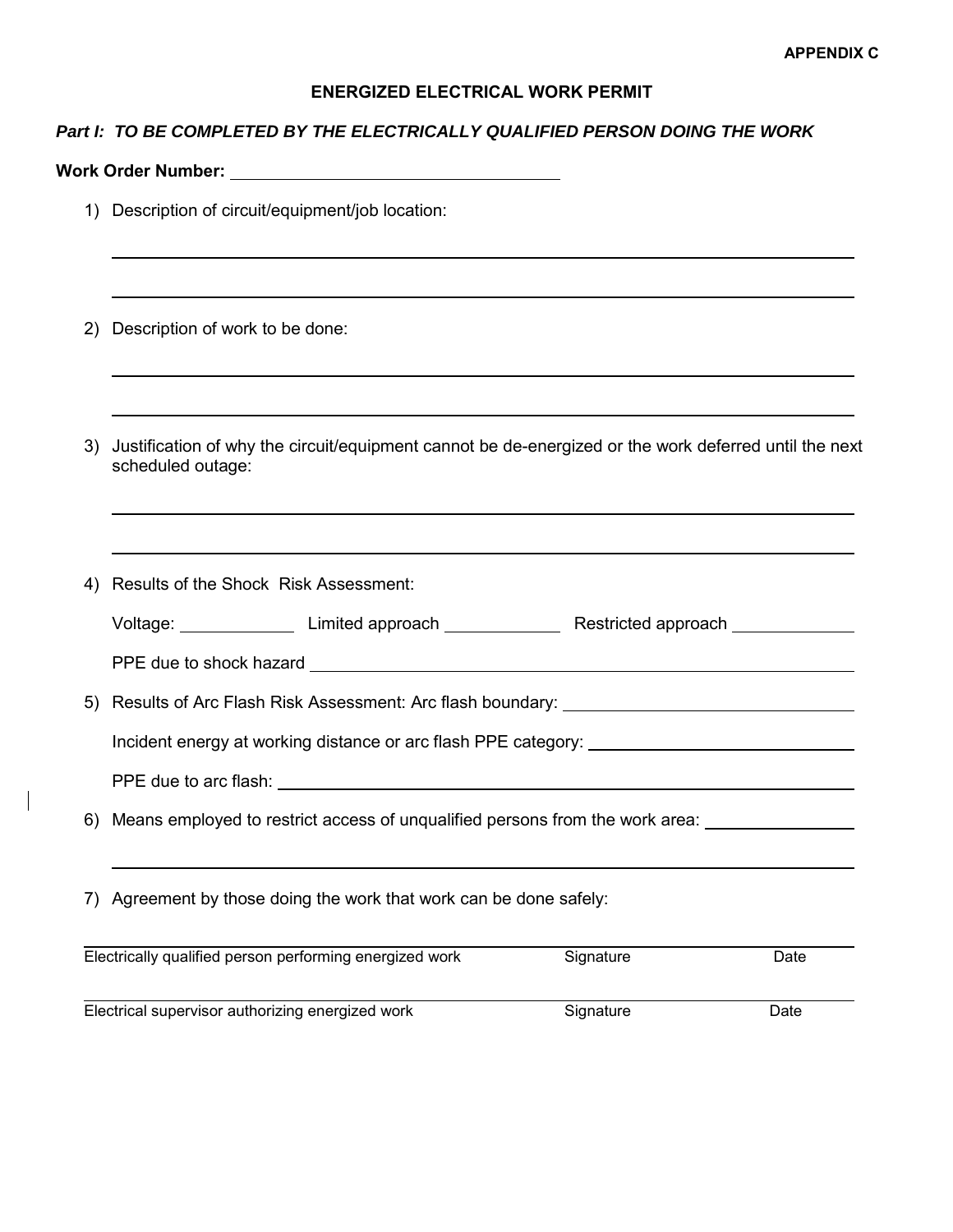# **Tailgate Safety Meeting Documentation: Briefing & Planning Checklist**

| <b>Identify</b>                                                                                                                                                                                                                      |                                                                                                     |  |
|--------------------------------------------------------------------------------------------------------------------------------------------------------------------------------------------------------------------------------------|-----------------------------------------------------------------------------------------------------|--|
|                                                                                                                                                                                                                                      | How many people are needed to do the job: _______                                                   |  |
|                                                                                                                                                                                                                                      | Potential for arc flash (Conduct a flash-hazard analysis):<br><b>Example ST</b><br>in a shekarar No |  |
| Voltage levels involved: University of the University of the University of the University of the University of                                                                                                                       |                                                                                                     |  |
|                                                                                                                                                                                                                                      |                                                                                                     |  |
| Foreign (secondary source) voltage source(s): _________                                                                                                                                                                              |                                                                                                     |  |
|                                                                                                                                                                                                                                      |                                                                                                     |  |
| Unusual work conditions: Unusual Management Conditions:                                                                                                                                                                              |                                                                                                     |  |
|                                                                                                                                                                                                                                      |                                                                                                     |  |
| the control of the control of the control of the control of the control of the control of the control of the control of the control of the control of the control of the control of the control of the control of the control<br>Ask |                                                                                                     |  |
| Can equipment be de-energized? ______ Yes _____<br>No                                                                                                                                                                                | Is a "standby person" required? ____ Yes ____ No                                                    |  |
| Are feedbacks possible?<br><b>Example SER</b><br>No.                                                                                                                                                                                 |                                                                                                     |  |
| If "Yes" follow Lock-out/Tag-out procedures to prevent<br>backfeed.                                                                                                                                                                  |                                                                                                     |  |
| Check                                                                                                                                                                                                                                |                                                                                                     |  |
| Job plans:<br>Yes the control<br>No                                                                                                                                                                                                  | Safety procedures:<br>No Yes No                                                                     |  |
| Single-line diagrams/prints:<br>Yes $\_\_$<br>No                                                                                                                                                                                     | All individuals are familiar with<br>No Ves No                                                      |  |
| Status Board:<br>Yes<br>No                                                                                                                                                                                                           | the facility?                                                                                       |  |
| Information on resources is<br>Yes<br>No<br>up-to-date:                                                                                                                                                                              |                                                                                                     |  |
| Know                                                                                                                                                                                                                                 |                                                                                                     |  |
| What the job is.                                                                                                                                                                                                                     | Who is in charge                                                                                    |  |
| Who else need to know – communicate!                                                                                                                                                                                                 |                                                                                                     |  |
| <b>Think</b>                                                                                                                                                                                                                         |                                                                                                     |  |
| About the unexpected event What if?<br>$\bullet$                                                                                                                                                                                     | Install and remove grounds                                                                          |  |
| Lock-Tag-Test-Try                                                                                                                                                                                                                    | Install barriers and barricades                                                                     |  |
| Test for voltage-FIRST                                                                                                                                                                                                               | What else?                                                                                          |  |
| <b>Prepare for an emergency</b>                                                                                                                                                                                                      |                                                                                                     |  |
| CPR trained standby person: ___________________________                                                                                                                                                                              |                                                                                                     |  |
| Location of required emergency equipment: ___________                                                                                                                                                                                |                                                                                                     |  |
|                                                                                                                                                                                                                                      | How is the equipment shut off in an emergency: ____                                                 |  |
|                                                                                                                                                                                                                                      |                                                                                                     |  |
| Confined space rescue available: _____ Yes ____<br>No.                                                                                                                                                                               |                                                                                                     |  |
|                                                                                                                                                                                                                                      |                                                                                                     |  |
|                                                                                                                                                                                                                                      |                                                                                                     |  |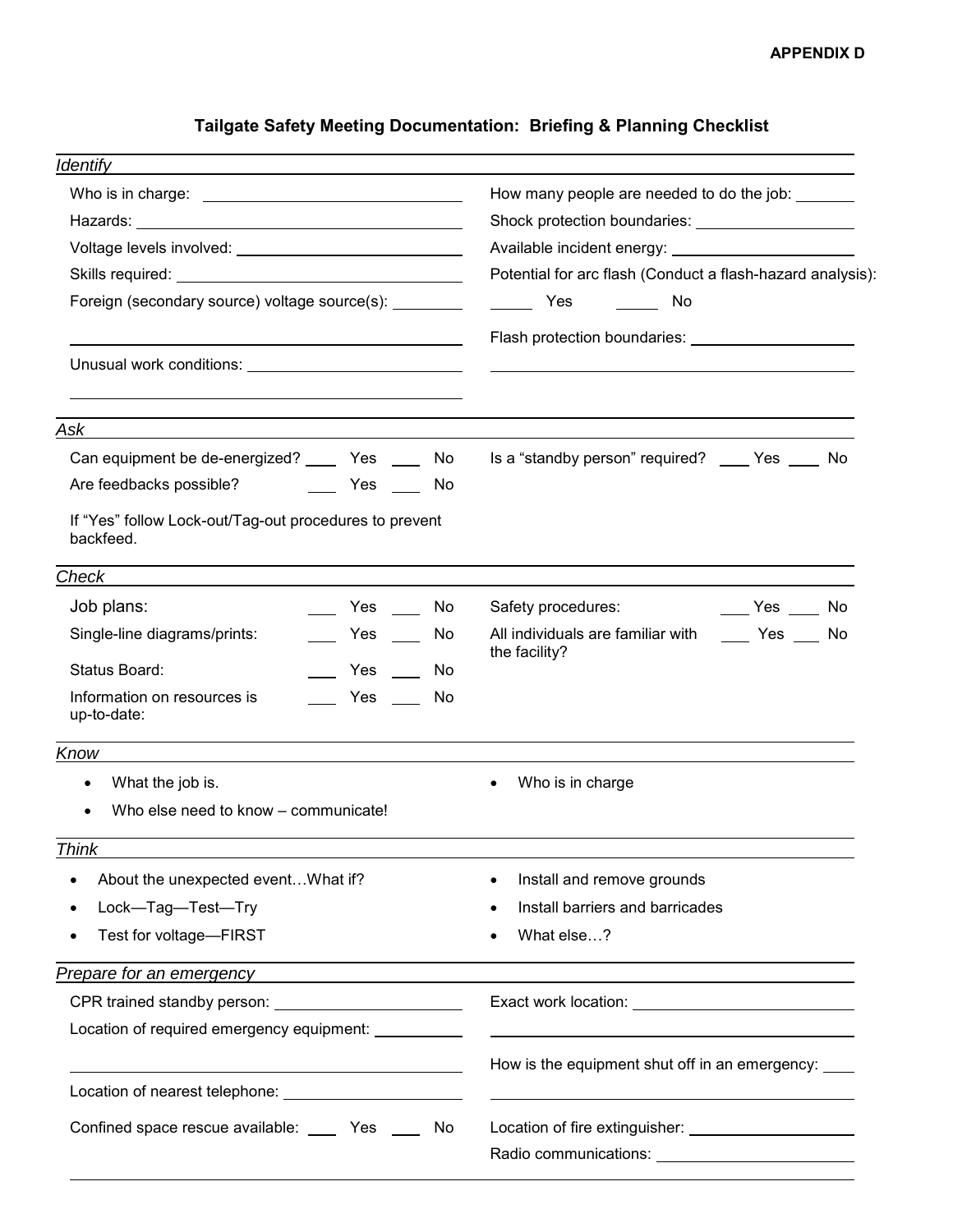## **INCIDENT ENERGY CALCULATIONS (found in NFPA 70E 2015, Annex D)**

#### **MANY DIFFERENT WAYS OF LOOKING AT POWER AND CALCULATING EXPOSURE. The tables below are found in NFPA 70E 2015 Annex D. They have brought together several assumptions and ways of modeling exposure.**

In order to calculate incident energy  $(E)$  in cal/cm<sup>2</sup> the following data need to be assembled:

- Bolted fault short circuit current, in kilo-Amperes (F)
- System phase to phase voltage, in kilo-Volts (V)
- Arc duration, in seconds  $(t_a)$
- Distance from the arc source, in inches (D)
- Configuration of the structure around the arc source

Calculate incident energy without consideration of energy focusing or direction:

$$
E = \frac{793 \times F \times V \times t_a}{D^2}
$$

Additionally, if configuration (an arc in open air or arc in a box) is considered, the following formulae may be used:

• Arc in open air

 $E = 5271 D^{-1.9593} \times t_a \times (0.0016 F^2 - 0.0076 F + 0.8938)$ 

• Arc directed from a cubic box, such as an equipment enclosure

E = 1038.7 D<sup>-1.4738</sup> x t<sub>a</sub> x (0.0093 F<sup>2</sup> - 0.3453 F + 5.9675)

**For use in typical 3 Phase Systems**, 208 V to 15 kV, 700 to 106,000 Amperes use:

D.4.3 (assumes arc duration 0.2 sec and typical working distance of Table D.4.3)

$$
E = 4.184 \text{ Cf} \text{ En } (t/0.2) (610^x / D_x)
$$

Where:

 $E =$  incident energy,  $J/cm<sup>2</sup>$ 

- $C_f$  = calculation factor 1.0 for voltage > 1 kV, 1.5 for voltage  $\leq$  1 kV
- $E_n$  = incident energy normalized
- *t* = arcing time, sec
- $x =$  distance exponent, see Table D.4.2 below
- *D* = typical working distance, mm see Table D.4.3 below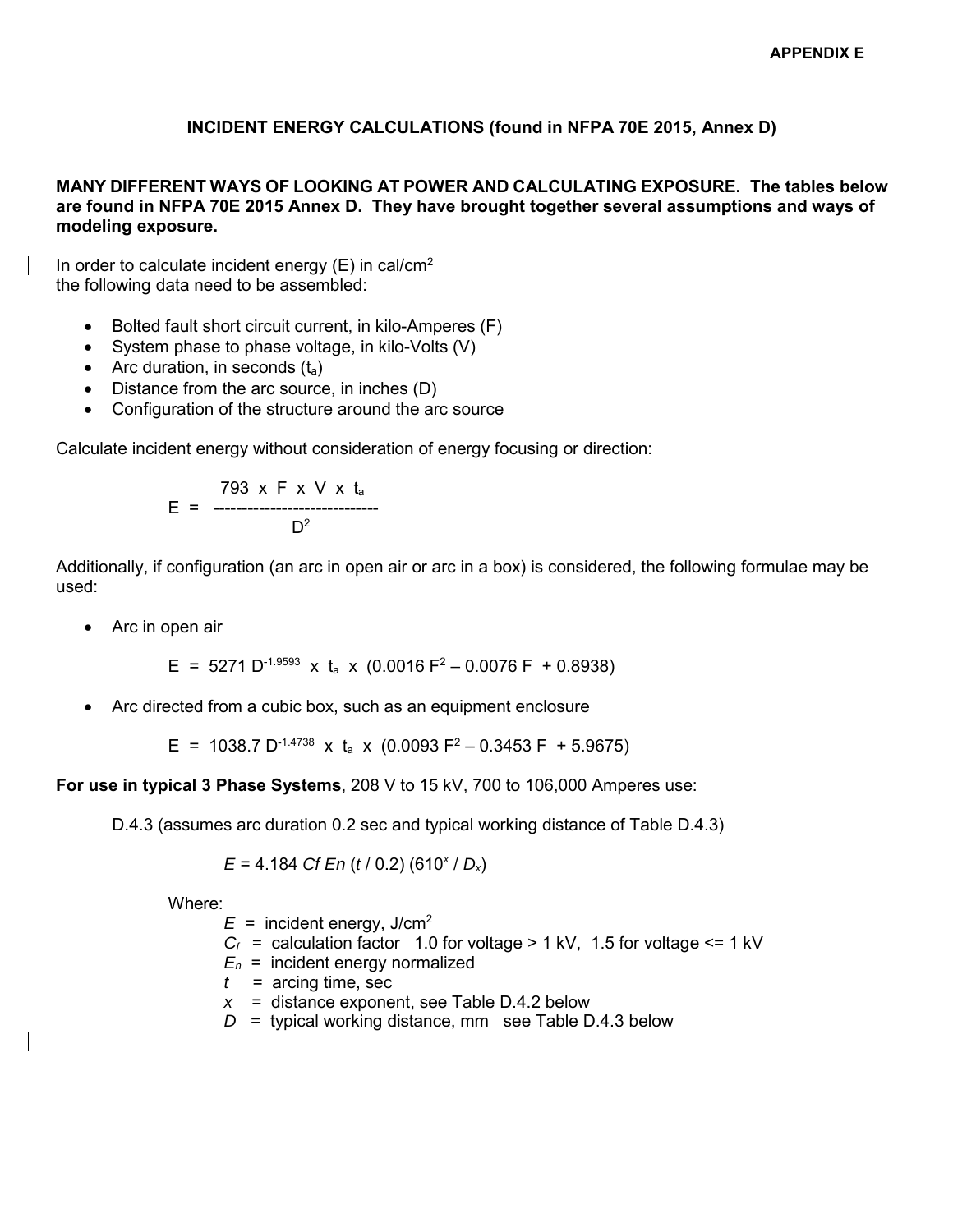#### **Equipment factors (Table D.4.2)**

| <b>System Voltage</b> | Type of       | <b>Typical Conductor</b> | Distance Exp. |
|-----------------------|---------------|--------------------------|---------------|
| kV                    | Equipment     | Gap (mm)                 | Factor x      |
|                       |               |                          |               |
| $0.208 - 1$           | Open air      | $10 - 40$                | 2.000         |
|                       | Switchgear    | 32                       | 1.473         |
|                       | MCCs & panels | 25                       | 1.641         |
|                       | Cables        | 13                       | 2.000         |
| $>1 - 5$              | Open air      | 102                      | 2.000         |
|                       | Switchgear    | $13 - 102$               | 0.973         |
|                       | Cables        | 13                       | 2.000         |
| $>5 - 15$             | Open air      | $13 - 102$               | 2.000         |
|                       | Switchgear    | 153                      | 1.973         |
|                       | Cables        | 13                       | 2.000         |
|                       |               |                          |               |

#### **Typical Working Distance (Table D.4.3)**

| 15 kV switchgear       | 910                    |
|------------------------|------------------------|
| 5 kV switchgear        | 910                    |
| Low-voltage switchgear | 610                    |
| Low-voltage MCCs &     |                        |
| Panelboards            | 455                    |
| Cables                 | 455                    |
| Other                  | determine in the field |

#### D.4.5 Arc Flash Boundary calculations

 $D_B = (4.184 \, \text{C}_f \, \text{E}_n \, \text{t} \, 610^{\text{x}} \, \text{/} \, 0.2 \, \text{E}_B)^{1/x}$  (empirical)

 $D_B = (2.142 \times 10^6 \text{ V} \text{I}_{\text{bf}} \text{ t} / E_B)^{1/2}$ (theoretical)

Where:

 $D_B$  = distance (mm) of the arc flash boundary from arcing point

 $C_f$  = calculation factor: 1.0 for voltage > 1 kV, 1.5 for voltage <= 1 kV

 $E_n$  = incident energy normalized

 $t =$  time, sec.

 $x =$  distance exponent factor from Table D.4.2

 $E_B$  = incident energy in J/cm<sup>2</sup> at the arc flash boundary

 $V =$  system voltage,  $kV$ 

*I<sub>bf</sub>* = bolted three phase available short-circuit current

Note: Either empirical or theoretical equations above might be used to determine PPE for thermal protection at the specified distance.

D.4.7 Low voltage circuit breaker calculations and adjustment factors are further explained in Annex D section D.4.7 of the Handbook. **Table 2** (above) is the result of those calculations.